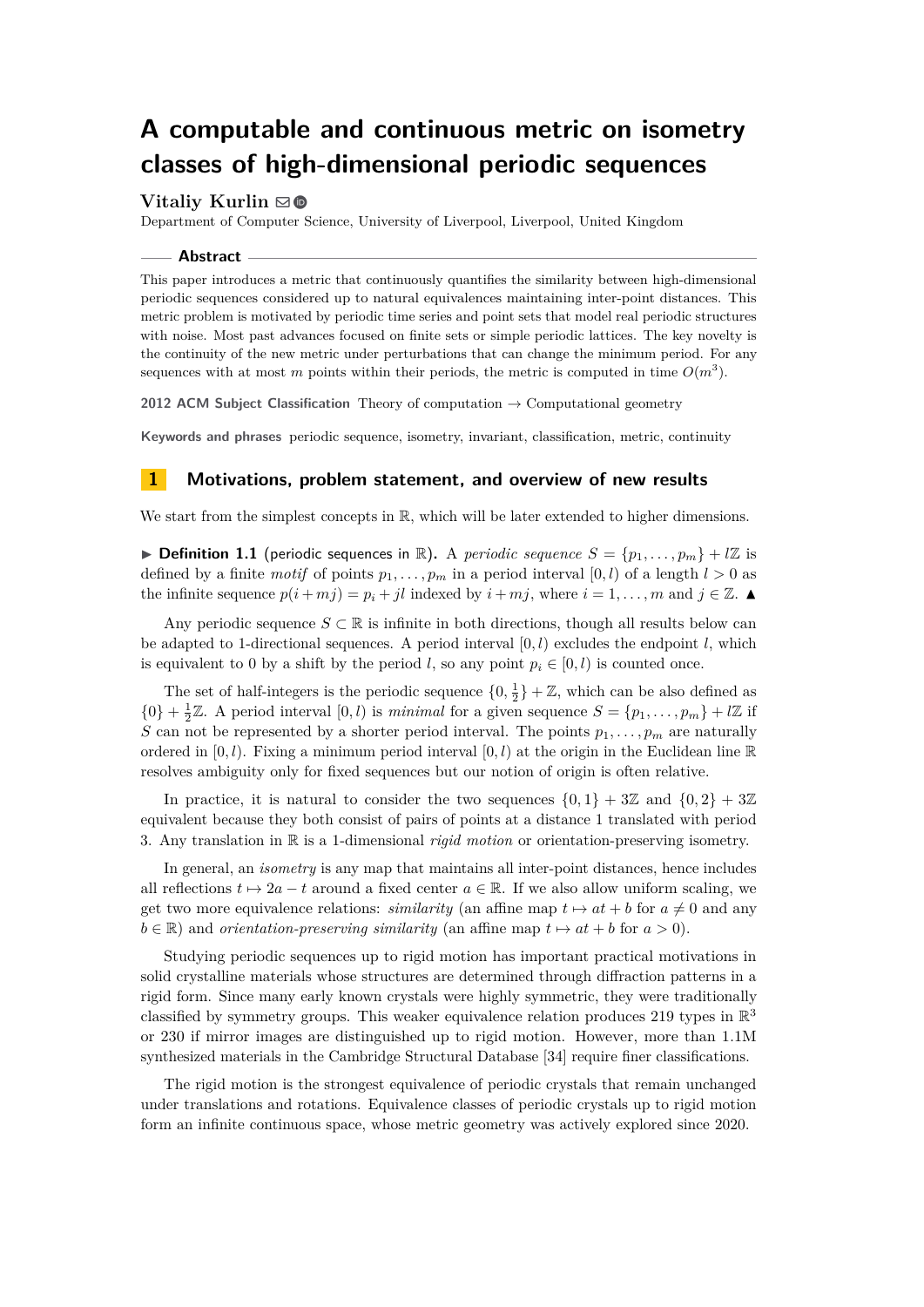Because of noise in measurements, real applications need more than a binary answer to the isometry equivalence problem. Indeed, even if the same material is analyzed twice at different temperatures (or other physical conditions), the resulting structures will have slightly different positions of atomic centers. Hence we need to continuously quantify the similarity between nearly identical periodic structures. This problem of recognizing near-duplicates is the key obstacle in Crystal Structure Prediction, which tries to predict real materials by simulating millions of hypothetical structures. Since every prediction is obtained as an approximation of some local energy minimum, many predictions accumulate around the same minimum but are often represented by incomparable data with different periods and motifs.

Mathematical foundations for resolving the practical challenges above are based on a metric between isometry classes of periodic point sets, which are formally defined below.

<span id="page-1-2"></span> $▶$  **Definition 1.2** (a lattice  $Λ$  and a periodic point set  $S$  in  $\mathbb{R}^n$ ). A *lattice*  $Λ ⊂ \mathbb{R}^n$  is the infinite set  $\left\{\sum_{n=1}^{n}$  $\sum_{i=1}^{n} c_i v_i \mid c_i \in \mathbb{Z}$  of all integer linear combinations of a linear basis  $v_1, \ldots, v_n$  in  $\mathbb{R}^n$ . A basis of  $\Lambda$  spans a parallelepiped  $U(v_1, \ldots, v_n) = \{\sum_{i=1}^{n} a_i\}$  $\sum_{i=1} c_i v_i \mid 0 \leq c_i < 1$ } called a *unit cell*. For a basis  $v_1, \ldots, v_n$  of a lattice  $\Lambda$  and finite *motif* of points  $p_1, \ldots, p_m \in U(v_1, \ldots, v_n)$ , the *periodic point set S* is the Minkowski sum  $S = M + \Lambda = \{u + v \mid u \in M, v \in \Lambda\} \subset \mathbb{R}^n$ .  $\blacktriangle$ 

For  $n = 1$ , a periodic point set becomes a periodic sequence whose period interval  $[0, l)$  is a unit cell. A periodic point set can be visualized as a finite union of lattice images  $\Lambda + p$ obtained from a given lattice  $\Lambda \subset \mathbb{R}^n$  by shifting the origin to each motif point  $p \in M \subset U$ .

<span id="page-1-0"></span>

 $\mathbb{R}^3$ **Figure 1** The same square lattices (up to isometry) can be generated by infinitely many bases.

Any lattice can be generated by many bases, see Fig. [1.](#page-1-0) Even if we fix a basis, different motifs can lead to periodic point sets that differ by translation. This ambiguity motivates us to study metrics on equivalence classes of periodic point sets up to rigid motion or isometry.

Fig. [2](#page-1-1) (right) shows that ever-present atomic vibrations can discontinuously affect all discrete invariants such as symmetry groups, and even the minimal cell doubles in volume.

<span id="page-1-1"></span>

**Figure 2** Left: any periodic point set (up to isometry) can be given by many sums  $\Lambda + M$  in Definition [1.2.](#page-1-2) **Right**: only a continuous metric can quantify the similarity of nearly identical sets.

<span id="page-1-3"></span>These perturbations can be measured by the maximum deviation of atoms from their initial positions. The maximum deviation can be small while taking a sum over infinitely many perturbed points is often infinite. This deviation is defined below as the bottleneck distance by considering bijections between atoms that can be displaced but cannot vanish.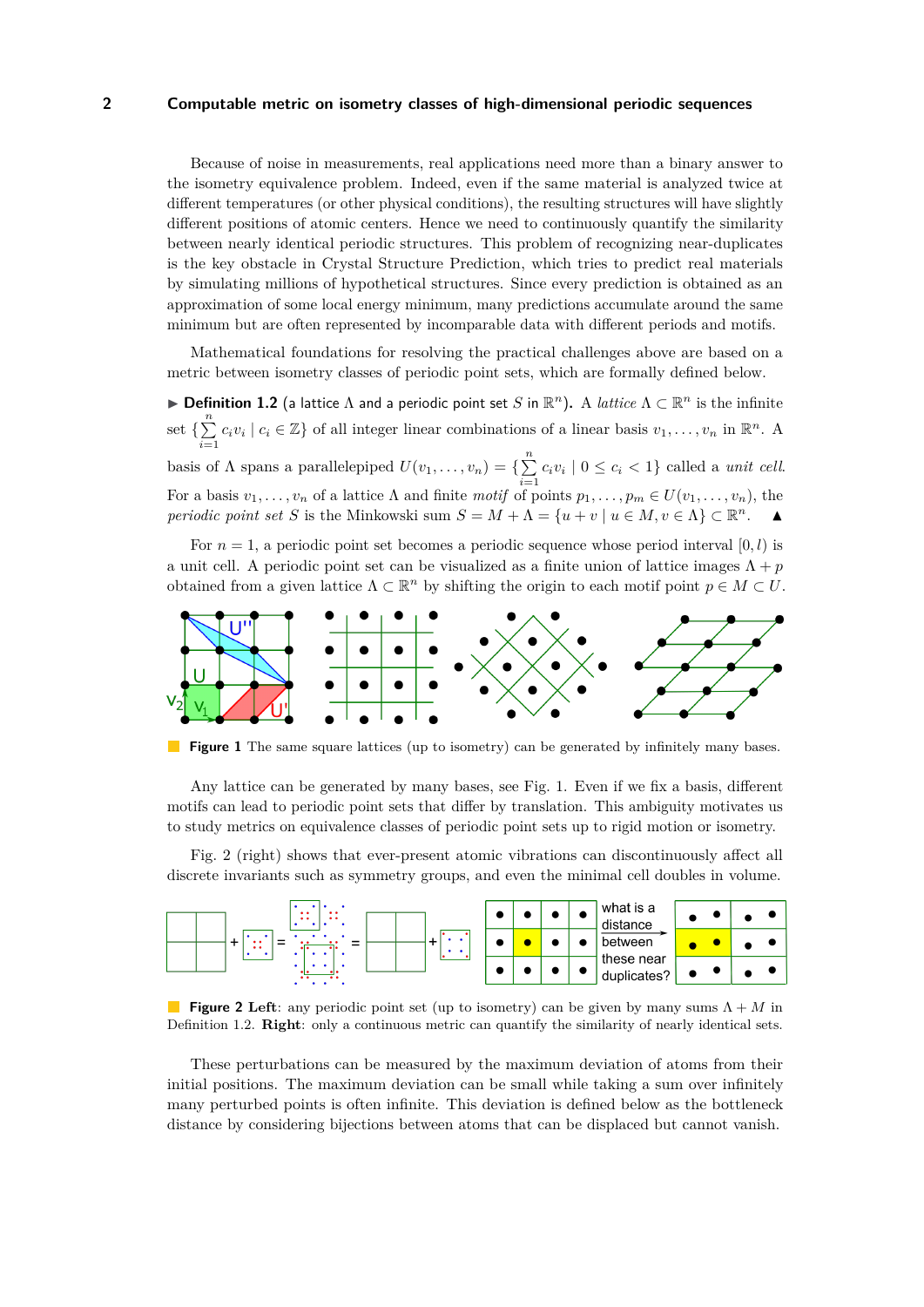▶ **Definition 1.3** (bottleneck distance *dB*)**.** For any finite or periodic point sets *S, Q* ⊂ R *<sup>n</sup>*, the *bottleneck distance*  $d_B(S, Q) = \inf_{h:S \to Q} \sup_{p \in S} |p - h(p)|$  is minimized over all bijections  $h: S \to Q$ ,

where the Euclidean norm of a vector 
$$
v = (x_1, ..., x_m) \in \mathbb{R}^m
$$
 is  $|v| = \sqrt{\sum_{i=1}^m x_i^2}$ .

Since the bottleneck distance  $d_B$  involves the minimization over infinitely many bijections and points,  $d<sub>B</sub>$  is not computable in practice but can be efficiently used as an upper bound for computable metrics on periodic point sets, see condition (e) in Problem [1.4](#page-2-0) below.

Since a periodic point set *S* with *m* motif points in a unit cell has an input length of  $O(m)$ , we define the *size* of *S* as  $|S| = m$ . Despite the recent progress in dimensions  $n > 1$ discussed in section [2,](#page-3-0) the following problem remained open even for the dimension  $n = 1$ .

<span id="page-2-0"></span>▶ **Problem 1.4** (continuous metric on isometry classes of periodic point sets)**.** Find a metric *d* satisfying all metric axioms and the two practically important conditions (d,e) below.

- (a) *first axiom* :  $d(S, Q) = 0$  if and only if periodic point sets  $S \cong Q$  are isometric in  $\mathbb{R}^n$ ;
- (b) *symmetry axiom* :  $d(S, Q) = d(Q, S)$  for any periodic point sets  $S, Q \subset \mathbb{R}^n$ ;
- (c) *triangle inequality* :  $d(S,T) \leq d(S,Q) + d(Q,T)$  for any periodic point sets  $S, Q, T \subset \mathbb{R}^n$ ;
- (d) *computability* :  $d(S, Q)$  can be exactly computed in a polynomial time in max{ $|S|, |Q|$ }.
- (e) *continuity* :  $d(S, Q) \leq C d_B(S, Q)$  for a fixed constant *C* and any sets *S*, *Q* ⊂  $\mathbb{R}^n$ . ▲

Problem [1.4](#page-2-0) was stated for isometry, which can be replaced by closely related equivalences such as rigid motion and similarity. The first axiom in  $1.4(a)$  resolves the isometry problem. To detect an isometry  $S \cong Q$ , it suffices to check if the distance vanishes:  $d(S, Q) = 0$ .

The first three conditions in Problem [1.4\(](#page-2-0)a,b,c) imply the positivity  $d \geq 0$  of any metric.

Continuity condition [1.4\(](#page-2-0)d) is non-trivial already in dimension  $n = 1$  because nearly identical periodic sequences might have very different periods. All the conditions of Problem [1.4](#page-2-0) were not fulfilled by all past attempts. Any satisfactory solution should work for the simplest case  $n = 1$ , which remained open and will be resolved by Theorems [3.6,](#page-6-0) [4.1,](#page-6-1) [4.4.](#page-7-0)

The proposed solution to Problem [1.4](#page-2-0) for  $n = 1$  will be extended to higher dimensions for general 1-periodic sequences with values in  $\mathbb{R}^{n-1}$ , motivated by multivariate time series [\[18\]](#page-12-0).

<span id="page-2-1"></span>▶ Definition 1.5 (high-dimensional 1-periodic sequences). Let  $\vec{e}_1$  ve the unit vector along the first coordinate axis in the product  $\mathbb{R} \times \mathbb{R}^{n-1}$ . A *high-dimensional 1-periodic sequence*  $S = \{p_1, \ldots, p_m\} + l\vec{e}_1\mathbb{Z}$  is defined by a finite *motif* of points  $p_1, \ldots, p_m$  in a period slice [0, *l*) ×  $\mathbb{R}^{n-1}$  of a width *l* > 0 as the infinite sequence  $p(i + mj) = p_i + jl$  indexed by *i* + *mj*, where  $i = 1, \ldots, m$  and  $j \in \mathbb{Z}$ . We assume that the motif points  $p_1, \ldots, p_m$  have distinct *time projections*  $t(p_1), \ldots, t(p_m) \in \mathbb{R}$  and *value projections*  $v(p_1), \ldots, v(p_m)$  in  $\mathbb{R}^{n-1}$ . ▲

A 1-dimensional periodic sequence in Definition [1.1](#page-0-0) is the simplest case *n* = 1 of Definition [1.5](#page-2-1) when value projections are empty. Main Theorems [4.1](#page-6-1) and [4.4](#page-7-0) solve Problem [1.4](#page-2-0) for the first non-trivial case  $n = 1$ . Further Theorems [5.4](#page-9-0) and [5.7](#page-9-1) solve the analog of Problem [1.4](#page-2-0) for high-dimensional sequences  $S \subset \mathbb{R} \times \mathbb{R}^{n-1}$  considered up to a product of isometries  $f \times g$ of  $\mathbb{R} \times \mathbb{R}^{n-1}$  so that *f* translates the time projection  $t(S)$  within R while *g* is an isometry of  $\mathbb{R}^{n-1}$  applied to the value projection  $v(S)$  under  $v : \mathbb{R} \times \mathbb{R}^{n-1} \to \mathbb{R}^{n-1}$ .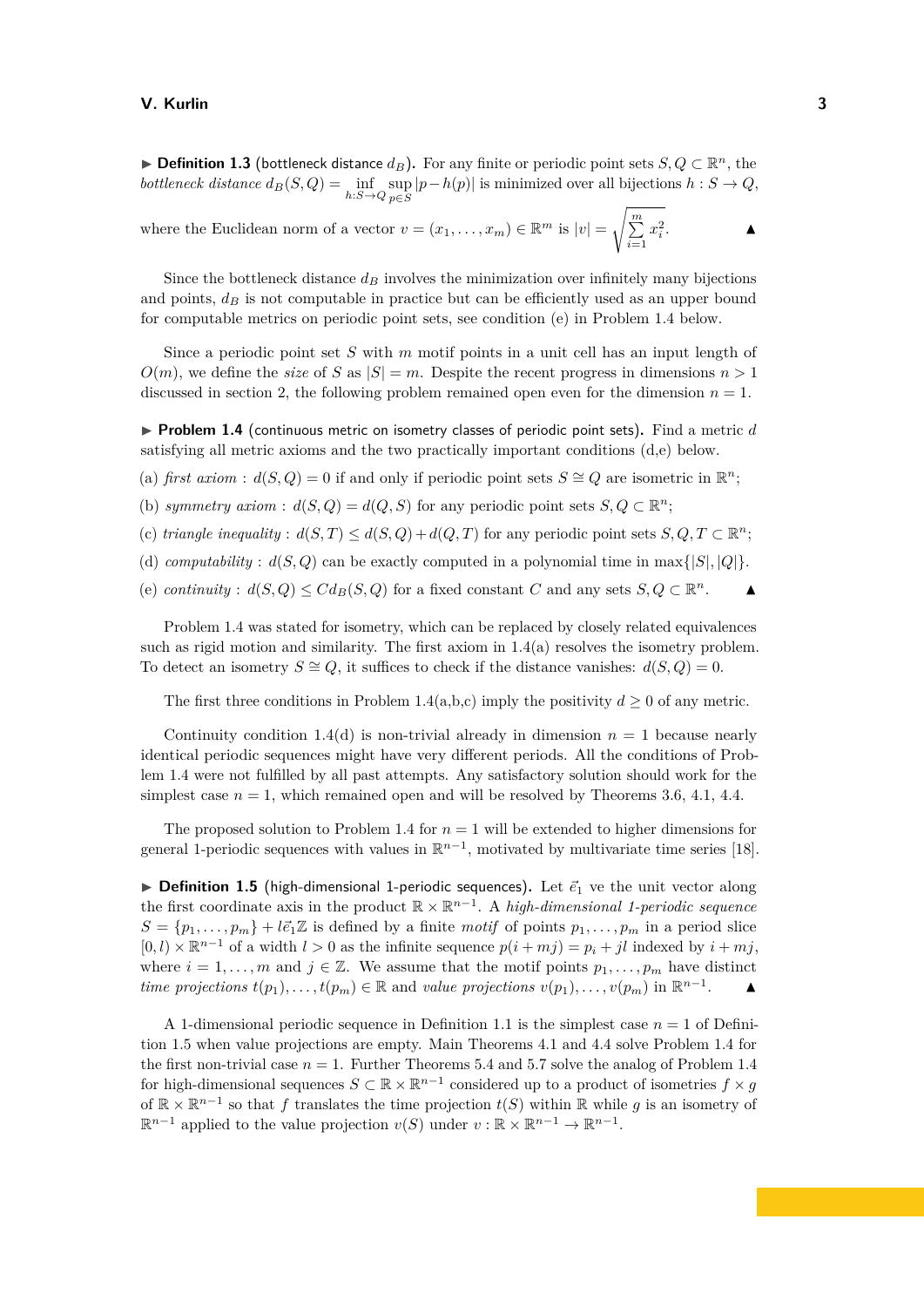# <span id="page-3-0"></span>**2 A review of the past work on isometry classifications and metrics**

For a finite set  $S \subset \mathbb{R}^n$ , the distribution of all pairwise distances is a complete invariant in general position [\[7\]](#page-12-1) meaning that almost any finite set can be uniquely reconstructed up to isometry from the set of all pairwise distances. The non-isometric 4-point sets in Fig. [3](#page-3-1) are a classical counter-example to the completeness of this distribution of all pairwise distances.

<span id="page-3-1"></span>

**Figure 3 Left**: sets  $K = \{(\pm 2, 0), (\pm 1, 1)\}$  and  $T = \{(\pm 2, 0), (-1, \pm 1)\}$  can not be distinguished **by pairwise distances**  $\sqrt{2}$ ,  $\sqrt{2}$ ,  $2$ ,  $\sqrt{10}$ ,  $\sqrt{10}$ , 4. **Right**: sequences  $S(r) = \{0, r, 2 + r, 4\} + 8\mathbb{Z}$  and by pairwise distances  $\sqrt{2}$ ,  $\sqrt{2}$ ,  $2$ ,  $\sqrt{10}$ ,  $\sqrt{10}$ , 4. **Right**: sequences  $S(r) = \{0, r$  $Q(r) = \{0, 2 + r, 4, 4 + r\} + 8\mathbb{Z}$  for  $0 < r \le 1$  have the same Patterson function [\[29,](#page-13-1) p. 197, Fig. 2].

The isometry classification of finite point sets was algorithmically resolved by [\[1,](#page-11-0) Theorem 1 saying that the existence of an isometry between two  $m$ -point sets in  $\mathbb{R}^n$  can be checked in time  $O(m^{n-2} \log m)$ . The algorithm from [\[8\]](#page-12-2) checks if two finite sets of *m* points are isometric in time  $O(m^{\lceil n/3 \rceil} \log m)$ . The latest advance is the  $O(m \log m)$  algorithm in  $\mathbb{R}^4$ [\[21\]](#page-12-3), see other significant results on matching bounded rigid shapes in [\[33,](#page-13-2) [37,](#page-13-3) [26,](#page-12-4) [16\]](#page-12-5). The Euclidean Distance Geometry [\[24\]](#page-12-6) studies the related problem of uniquely embedding (up to isometry of  $\mathbb{R}^n$ ) an abstract graph whose straight-line edges must have specified lengths. Mémoli's seminal work on *distributions of distances* [\[27\]](#page-13-4), also known as *shape distributions* [\[28,](#page-13-5) [6,](#page-12-7) [19,](#page-12-8) [25,](#page-12-9) [30\]](#page-13-6), for bounded metric spaces is closest to the new invariants of sequences.

Patterson [\[29\]](#page-13-1) was probably the first to systematically study periodic point sets. He visualised any periodic sequence  $S = \{p_1, \ldots, p_m\} + l\mathbb{Z} \subset \mathbb{R}$  by its simper version in a circle of the length *l* but described its isometry classes by the more complicated *distance array* defined as the anti-symmetric  $m \times m$  matrix of differences  $p_i - p_j$  for  $i, j \in \{1, \ldots, m\}$ .

Much later Grunbaum considered rational-valued periodic sequences represented by complex numbers on the unit circle and proved [\[20,](#page-12-10) Theorem 4] that the *r*-th order invariants (combinations of r-factor products of complex numbers) up to  $r = 6$  are enough to distinguish all such sequences up to translation, though no metric was considered.

The periodic sequences  $S(r)$ ,  $Q(r)$  in Fig. [3](#page-3-1) emerged as first examples with identical infinite distributions of distances (or diffraction patterns). They are distinguished by recent Pointwise Distance Distributions [\[35\]](#page-13-7) but not by the simpler Average Minimum Distances [\[36\]](#page-13-8). However, the latter invariants distinguish the even more interesting periodic sequences  $S_{15} = \{0, 1, 3, 4, 5, 7, 9, 10, 12\} + 15\mathbb{Z}$  and  $Q_{15} = \{0, 1, 3, 4, 6, 8, 9, 12, 14\} + 15\mathbb{Z}$ . These sets have identical density functions [\[2,](#page-11-1) Example 11], which form an infinite sequence of invariant functions [\[17\]](#page-12-11) depending on a variable radius. The density functions were fully described for periodic sequences by [\[4,](#page-12-12) Theorems 5, 7] but didn't lead to a metric due to incompleteness.

Appendix [A](#page-13-9) reviews the recent isoset invariant for any periodic point sets in  $\mathbb{R}^n$ . This isoset reduces the isometry classification of any periodic point sets in  $\mathbb{R}^n$  to the simpler equivalence for finite sets up to rotations around a fixed center. The continuous metric on isosets [\[2,](#page-11-1) section 7] requires minimizations over infinitely many rotations for any dimension  $n \geq 2$ . For all dimensions  $n \geq 1$ , this metric also depends on a stable radius  $\alpha$ . The above disadvantages left Problem [1.4](#page-2-0) open even for periodic sequences in dimension  $n = 1$ .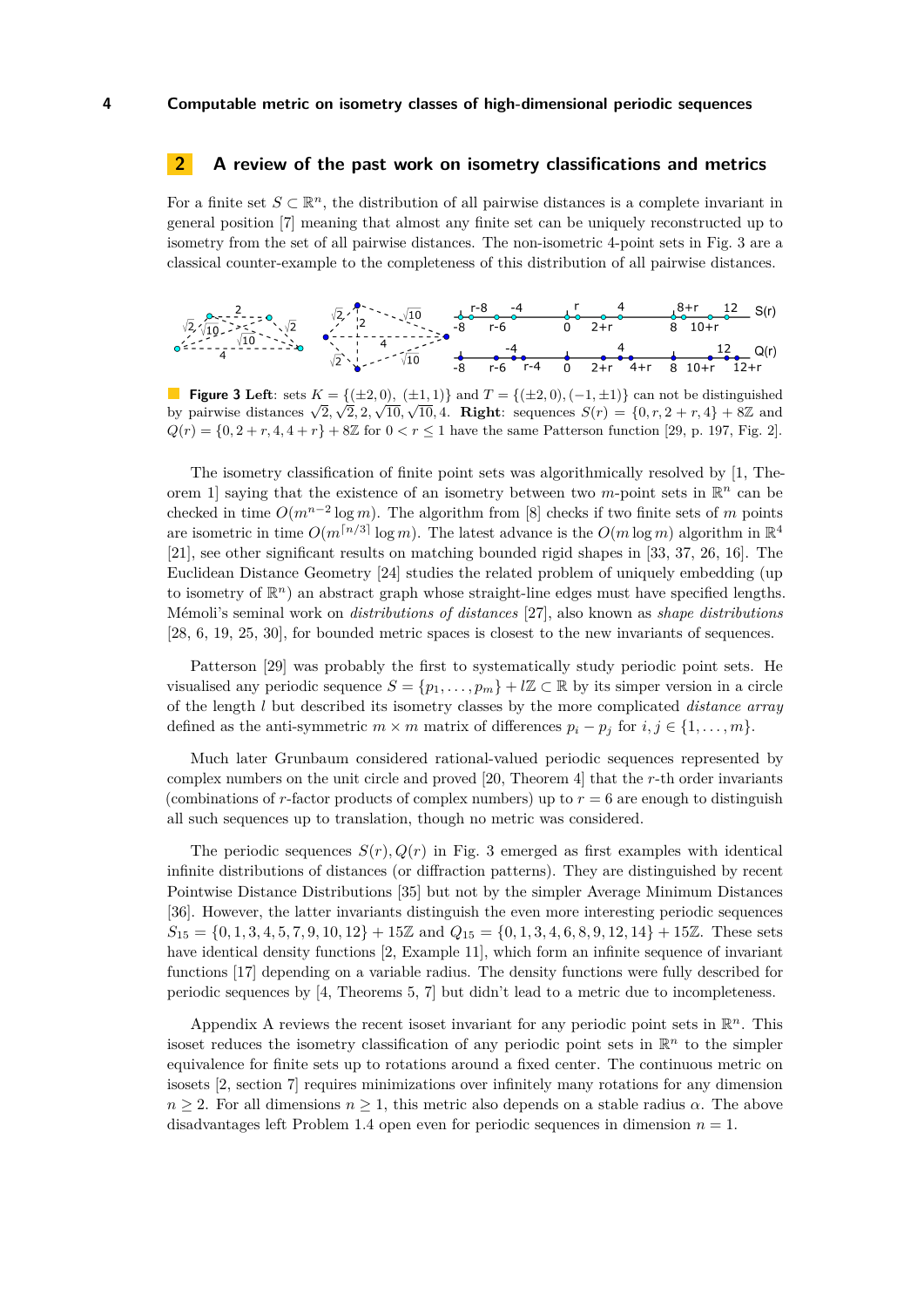## **3 Elastic metrics on spaces of isometry classes of periodic sequences**

This section introduces a simple distance-based invariant, which can be expanded to both Patterson's distance array and isoset. The completeness of these smallest distance lists (SDL) is proved up to four equivalences in Proposition [3.2.](#page-4-0) The hardest challenge will be to introduce a metric on these SDL invariants to satisfy all conditions of Problem [1.4.](#page-2-0)

 $\triangleright$  **Definition 3.1** (smallest distance lists SDL<sup>o</sup> and SDL). For a periodic sequence *S* =  $\{p_1, \ldots, p_m\} + l\mathbb{Z} \subset \mathbb{R}$ , let  $d_i = p_{i+1} - p_i$  be the distance between successive points of *S* for  $i = 1, \ldots, m$ , where  $p_{m+1} = p_1 + l$ . Consider the lexicographic order on ordered lists so that  $(d_1, ..., d_m) < (d'_1, ..., d'_m)$  if  $d_1 = d'_1, ..., d_i = d'_i$  for some  $0 \le i < m$ , where  $i = 0$  means the empty set of identities, and  $d_{i+1} < d'_{i+1}$ . The oriented *smallest distance list* SDL<sup>o</sup>(S) is the lexicographically smallest list obtained from  $(d_1, \ldots, d_m)$  by cyclic permutations. The unoriented *smallest distance list* SDL(*S*) is the lexicographically smallest list obtained from  $(d_1, d_2, \ldots, d_m)$  and the reversed list  $(d_m, d_{m-1}, \ldots, d_1)$  by cyclic permutations.

The periodic sequences  $S_2 = \{0,1\} + 3\mathbb{Z}$  and  $3 - S_2 = \{0,2\} + 3\mathbb{Z}$  have the same SDL<sup>o</sup> = (1, 2) = SDL. The periodic sequences  $S_3 = \{0, 1, 3\} + 6\mathbb{Z}$  and  $6 - S_3 = \{0, 3, 5\} + 6\mathbb{Z}$ have  $SDL(S_3) = (1, 2, 3) = SDL(6 - S_3)$  and  $SDL^o(S_3) = (1, 2, 3) \neq (1, 3, 2) = SDL^o(6 - S_3)$ .

<span id="page-4-0"></span>**• Proposition 3.2** (classifications of periodic sequences). For any periodic sequence  $S =$  ${p_1, \ldots, p_m} + l\mathbb{Z} \subset \mathbb{R}$  with a minimum period  $l > 0$ , the smallest distance lists SDL<sup>o</sup>(*S*),  $SDL(S)$  are complete invariants up to translation and isometry, respectively. If we scale  $SDL(S)$ ,  $SDL^{o}(S)$  so that the sum of distances is 1, the *normalized distance lists* NDL(*S*), NDL<sup> $o$ </sup>(S) are complete up to similarity and orientation-preserving similarity, respectively. ■

**Proof.** Any translation in  $\mathbb{R}$  preserves the cyclic order of the motif points  $p_i$  and their interpoint distances  $d_i = p_{i+1} - p_i$ . Ip to translation in R, the ordered distance list  $(d_1, \ldots, d_m)$ can change only by cyclic permutation, so SDL(*S*) is invariant. Any reflection preserves all distances but reverses their order to  $(d_m, d_{m-1}, \ldots, d_1)$  for a fixed orientation of R.

The completeness of  $SDL^{o}(S)$  and  $SDL(S)$  follows by reconstructing the points  $p_{i} = \sum_{i=1}^{i-1}$  $\sum_{j=1} d_j$ where the first point  $p_1 = 0$  is at the origin, up to translation and isometry, respectively.

Finally, normalizing the distance lists  $SDL^o(S)$  and  $SDL(S)$  to make the sum of distances equal to 1 is equivalent to scaling a periodic sequence to make its period equal to 1.  $\blacktriangleleft$ 

The naive subtraction of distance lists reveals discontinuity of the component-wise comparison. For example, the periodic sequence  $S_0 = \{0, 1, 3, 4\} + 7\mathbb{Z}$  has perturbations  $S_{\varepsilon}^{\pm} = \{0, 1 \pm \varepsilon, 3 \pm \varepsilon, 4\} + 7\mathbb{Z}$  for any small  $\varepsilon > 0$ . The smallest distance lists  $SDL^{o}(S_{\varepsilon}^{-}) =$  $(1-\varepsilon, 2, 1+\varepsilon, 3)$  and  $SDL^o(S^+_\varepsilon) = (1-\varepsilon, 3, 1+\varepsilon, 2)$  have the large component-wise difference  $(0, 1, 0, -1)$  because the minimum distance  $1 - \varepsilon$  is followed by different distances  $2 < 3$  in the nearly identical  $S_{\varepsilon}^{\pm} = \{0, 1 \pm \varepsilon, 3 \pm \varepsilon, 4\} + 7\mathbb{Z}$  for any  $\varepsilon > 0$ . This discontinuity will be resolved by minimising over cyclic permutations but there is one more obstacle below.

It seems natural to always reduce a period of  $S = \{p_1, \ldots, p_m\} + l\mathbb{Z} \subset \mathbb{R}$  to a minimum positive value  $l > 0$ . However, the list  $SDL(S) = (d_1, \ldots, d_m)$  of a fixed size *m* cannot be directly used for comparing sequences that have different numbers of motif points.

<span id="page-4-1"></span> $\triangleright$  **Definition 3.3** (multiple *kS* of a periodic sequence *S*). For any integer  $k > 1$  and a periodic sequence  $S = \{p_1, \ldots, p_m\} + l\mathbb{Z} \subset \mathbb{R}$ , define the *multiple* periodic sequence as  $kS = {p_1 + jl, ..., p_m + jl}^{k-1}_{j=0} + kl\mathbb{Z}$  with *km* motif points in the period interval [0*, kl*). ▲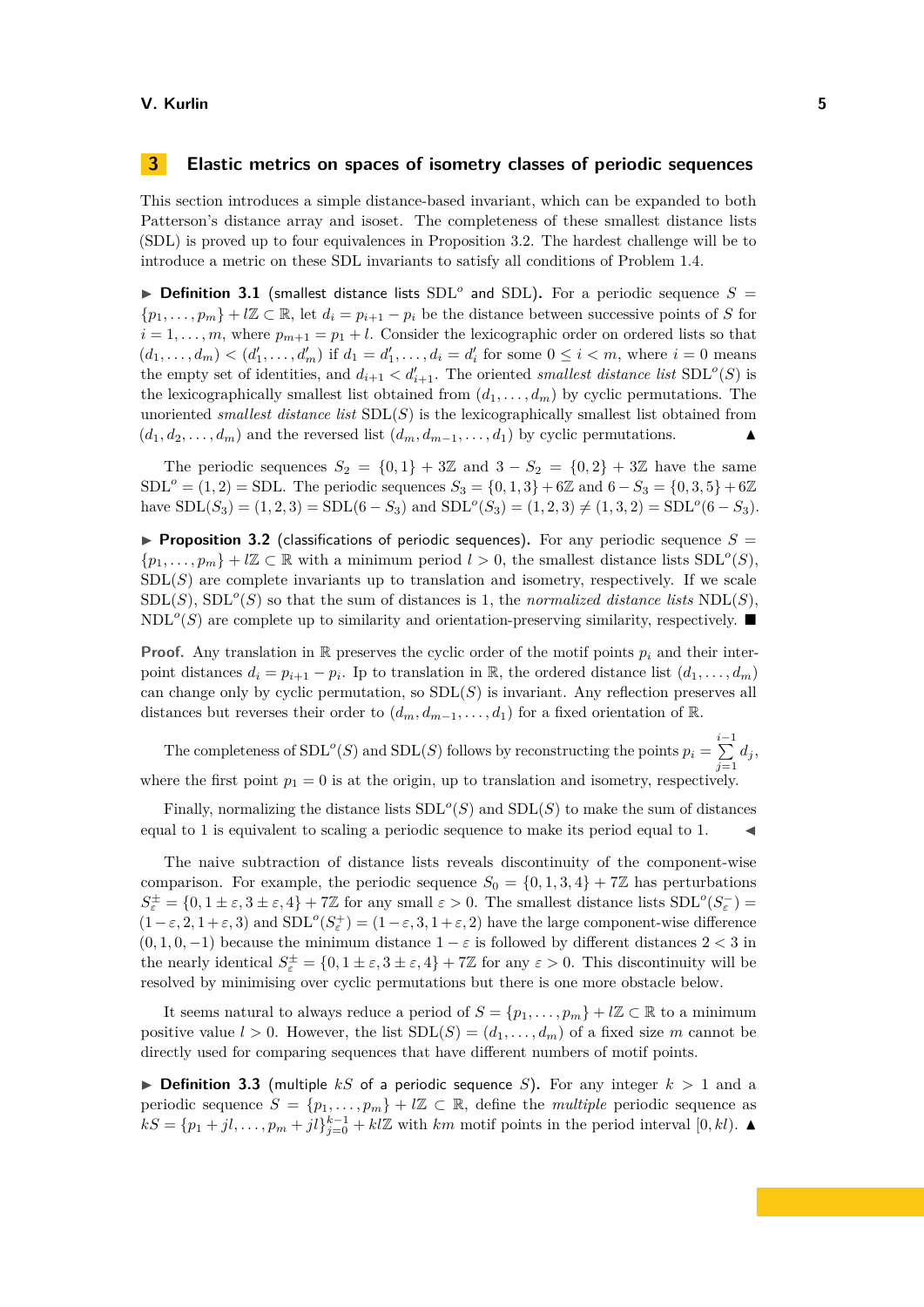Definition [3.4](#page-5-0) will introduce two elastic metrics comparing any periodic sequences *S, Q* through their multiples from Definition [3.3](#page-4-1) with the same number *m* of motif points.

For any ordered list  $(d_1, \ldots, d_m)$  of *m* distances, let  $C^o(m)$  denote the group of *m cyclic* permutations that are iterations of  $(d_1, d_2, \ldots, d_m) \mapsto (d_2, \ldots, d_m, d_1)$ . Let  $C(m) \supset C^o(m)$ denote the larger group of 2*m* permutations also including the reversed cyclic permutations composed of the reversion  $(d_1, d_2, \ldots, d_m) \mapsto (d_m, \ldots, d_2, d_1)$  with all  $\sigma \in C^o(m)$ . Denote the action of a permutation  $\sigma$  on a vector  $v = (d_1, d_2, \ldots, d_m)$  by  $\sigma(v) = (d_{\sigma(1)}, \ldots, d_{\sigma(m)})$ .

<span id="page-5-0"></span>▶ **Definition 3.4** (elastic metrics Elm*<sup>o</sup>* and Elm)**.** For any periodic sequences *S, Q* ⊂ R, let  $m = \text{lcm}(|S|, |Q|)$  be the lowest common multiple of their motif sizes. Consider the multiple sequences  $\frac{m}{|S|}S$  and  $\frac{m}{|Q|}Q$  from Definition [3.3,](#page-4-1) which have the same number *m* of motif points within the period intervals extended by the integer factors  $\frac{m}{|S|}$  and  $\frac{m}{|Q|}$ , respectively.

The *oriented elastic metric*  $\text{Elm}^o(S, Q) = \min_{\sigma \in C^o(m)} ||\text{SDL}^o(\frac{m}{|S|}S) - \sigma(\text{SDL}^o(\frac{m}{|Q|}Q))||_{\infty}$  is minimized over all *m* cyclic permutations  $\sigma \in C^{o}(m)$  of *m* ordered distances.

The (unoriented) *elastic metric*  $\text{Elm}(S, Q) = \min_{\sigma \in C(m)} ||\text{SDL}(\frac{m}{|S|}S) - \sigma(\text{SDL}(\frac{m}{|Q|}Q))||_{\infty}$  is minimized over all 2*m* cyclic permutations  $\sigma$  from the group  $C(m)$ .

The sequences  $S_3 = \{0, 1, 3\} + 6\mathbb{Z}$  and  $6 - S_3 = \{0, 3, 5\} + 6\mathbb{Z}$  have the same number  $m = 3$ of motif points. Since  $SDL(S_3) = (1, 2, 3) = SDL(6 - S_3)$ , the unoriented Elm distance is  $\text{Elm}(S_3, 6-S_3) = 0.$  Actually,  $S_3$  and  $6-S_3$  are related by reflection, which also follows from the first metric axiom in Theorem [3.6.](#page-6-0) Since  $SDL^o(S_3) = (1, 2, 3) \neq (1, 3, 2) = SDL^o(6 - S_3)$ , the oriented Elm distance is  $\text{Elm}^o(S_3, 6 - S_3) = ||(1, 2, 3) - (1, 3, 2)||_{\infty} = 1$ , which is the minimum over all cyclic permutations of  $(1,3,2)$ , for example,  $||(1,2,3)-(3,2,1)||_{\infty}=2$ .

To compute the oriented Elm distance between the periodic sequences  $S_2 = \{0, 1\} + 3\mathbb{Z}$  and  $S_3 = \{0, 1, 3\} + 6\mathbb{Z}$ , we consider  $3S_2 = \{0, 1, 3, 4, 6, 7\} + 9\mathbb{Z}$  and  $2S_3 = \{0, 1, 3, 6, 7, 9\} + 12\mathbb{Z}$ . Then  $SDL^{o}(3S_{2}) = (1, 2, 1, 2, 1, 2)$  and  $SDL^{o}(2S_{3}) = (1, 2, 3, 1, 2, 3)$ . The component-wise comparison gives  $||(1, 2, 1, 2, 1, 2) - (1, 2, 3, 1, 2, 3)||_{\infty} = 2$ , but shifting any list by one position gives the smaller  $\text{Elm}^o(S_2, S_3) = ||(2, 1, 2, 1, 2, 1) - (1, 2, 3, 1, 2, 3)||_{\infty} = 1$  by Definition [3.4.](#page-5-0)

Definition [3.4](#page-5-0) used any (not necessarily minimal) periods of sequences *S, Q* to define the elastic metrics. Lemma [3.5](#page-5-1) shows that  $\text{Elm}^o(S, Q)$  and  $\text{Elm}(S, Q)$  are independent of a period and motivates the term *elastic* for metrics on sequences with extendable periods.

<span id="page-5-1"></span>▶ **Lemma 3.5** (elastic metrics for multiples *kS*)**.** For any periodic sequences *S, Q* ⊂ R, the functions  $\text{Elm}^o(kS, Q)$ ,  $\text{Elm}(kS, Q)$  from Definition [3.4](#page-5-0) are independent of a factor  $k \geq 1$ .

**Proof.** To prove that  $\text{Elm}^o(kS, Q) = \text{Elm}^o(S, Q)$ , let  $m = \text{lcm}(|S|, |Q|)$  and  $m' = \text{lcm}(k|S|, |Q|)$ be the lowest common multiples. The proof for the unoriented metric is similar.

By Definition [3.4,](#page-5-0) the elastic metric  $\text{Elm}^o(S, Q)$  is computed by comparing the sequences  $\frac{m}{|S|}S$  and  $\frac{m}{|Q|}Q$ . Since  $\hat{m} = \frac{m'}{m}$  is integer, the metric  $\text{Elm}^o(kS,Q)$  uses the pair  $\frac{m'}{|S|}S = \hat{m}\frac{m}{|S|}S$ and  $\frac{m'}{|Q|}Q = \hat{m}\frac{m}{|Q|}Q$ . The pairs for  $\text{Elm}^o(S, Q)$  and  $\text{Elm}^o(kS, Q)$  differ by the factor of  $\hat{m}$ .

The smallest distance lists  $SDL^o(\hat{m}\frac{m}{|S|}S)$  and  $SDL^o(\hat{m}\frac{m}{|Q|}Q)$  are obtained by concatenating  $\hat{m}$  copies of  $SDL^o(\frac{m}{|S|}S)$  and  $SDL^o(\frac{m}{|Q|}Q)$ , respectively. For any cyclic permutation  $\sigma \in$  $C(\hat{m}m)$ , the difference vector  $SDL^o(\hat{m}\frac{m}{|S|}S) - \sigma(SDL^o(\hat{m}\frac{m}{|Q|}Q))$  is also a concatenation of  $\hat{m}$ copies of  $SDL^o(\frac{m}{|S|}S) - \tau(SDL^o(\frac{m}{|Q|}Q))$ , where the cyclic permutation  $\tau \in C(m)$  was obtained by restricting  $\sigma \in C(\hat{m}m)$  to the first block of *m* components, which is repeated  $\hat{m}$  times in both long vectors. Since the Minkowski norm  $||v||_{\infty}$  remains unchanged concatenation of several copies of *v*, each resulting norm is the same, so  $\text{Elm}^o(kS, Q) = \text{Elm}^o(S, Q)$ .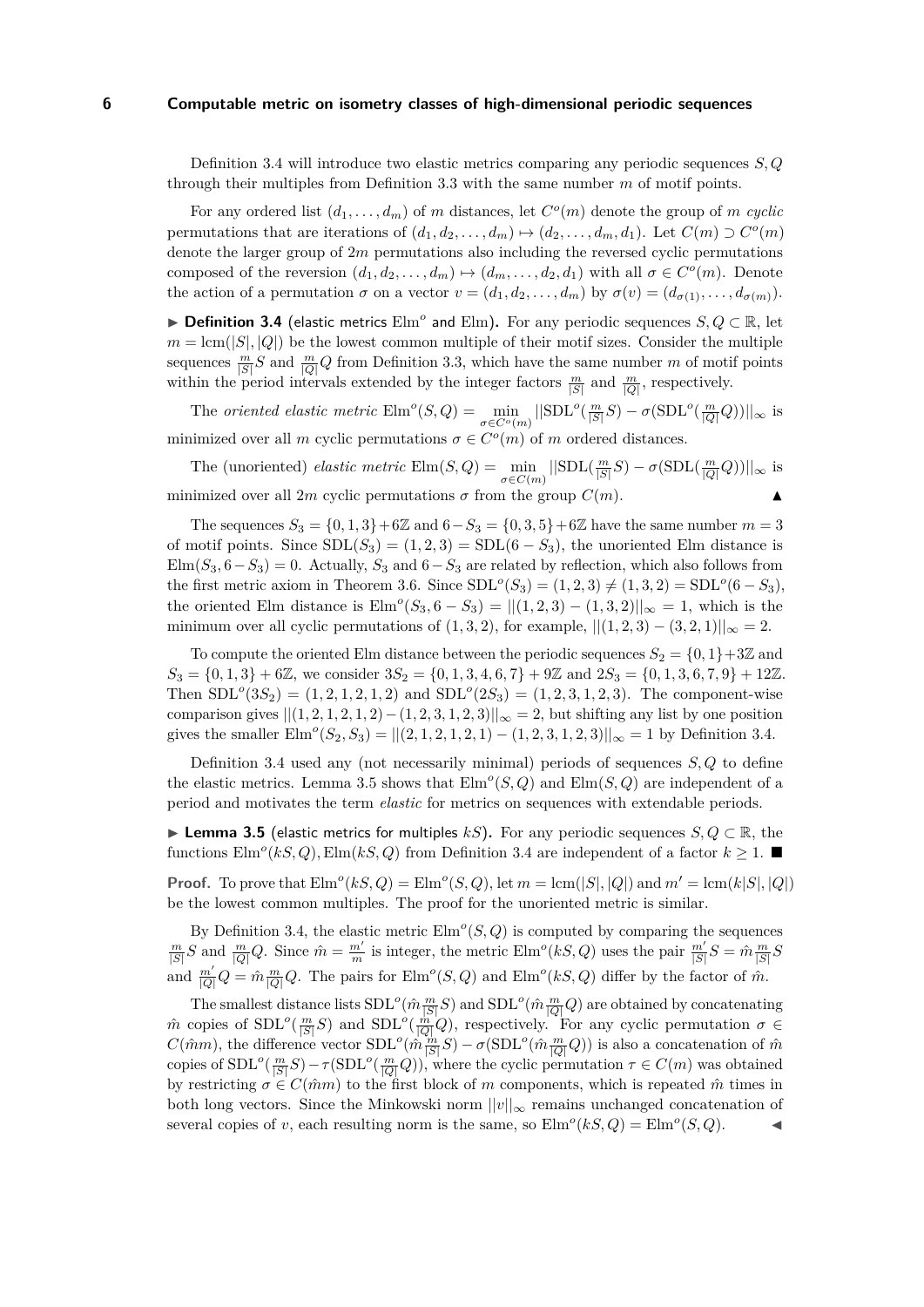The proof of Lemma [3.5](#page-5-1) used the fact the Minkowski norm  $||v||_{\infty}$  remains unchanged when any vector  $v = (x_1, \ldots, x_m)$  is concatenated with copies of *v*. Other Minkowski norms  $||v||_q = \left(\sum_{i=1}^m |x_i|^q\right)^{1/q}$  are not invariant under this transformation for  $q \in [1, +\infty)$ .

<span id="page-6-0"></span>▶ Theorem 3.6 (axioms for elastic metrics). Elm<sup>o</sup>, Elm from Definition [3.4](#page-5-0) satisfy the metric axioms for any periodic sequences up to translation and isometry in  $\mathbb{R}$ , respectively.

**Proof.** To check the axioms for Elm<sup>o</sup>, we use that the Minkowski norm  $||v||_{\infty}$  defines a metric satisfying all axioms in Problem [1.4\(](#page-2-0)a,b,c). The proof for Elm is absolutely similar.

The first axiom requires that  $\text{Elm}^o(S, Q) = 0$  if and only if *S*, *Q* are related by translation. The part *if* follows from the invariance of  $SDL^o(S)$  in Lemma [3.2:](#page-4-0) if *S*, *Q* are related by translation then  $SDL(S) = SDL(Q)$ . The converse part *only if* assumes that  $Elm^o(S, Q) = 0$ . For  $m = \text{lcm}(|S|, |Q|)$ , there is a cyclic permutation  $\sigma \in C^o(m)$  such that  $||SDL^o(\frac{m}{|S|}S) \sigma(\text{SDL}^o(\frac{m}{|Q|}Q))||_{\infty} = 0$ . Then the oriented smallest distance lists  $\text{SDL}^o(\frac{m}{|S|}S)$ ,  $\text{SDL}^o(\frac{m}{|Q|}Q)$ coincide up to cyclic permutation. The completeness of  $SDL<sup>o</sup>$  in Lemma [3.2](#page-4-0) implies that the multiples  $\frac{m}{|S|}S$ ,  $\frac{m}{|Q|}Q$  are related by translation, then so are the original sequences *S*, *Q*.

To check the symmetry axiom  $\text{Elm}^o(S, Q) = \text{Elm}^o(Q, S)$ , let  $m = \text{lcm}(|S|, |Q|)$ . Any cyclic permutation  $\sigma \in C^o(m)$  has the inverse  $\sigma^{-1}$  in the same group. The vectors  $SDL^o(\frac{m}{|S|}S)$  –  $\sigma(SDL^o(\frac{m}{|Q|}Q))$  and  $SDL^o(\frac{m}{|Q|}Q) - \sigma^{-1}(SDL^o(\frac{m}{|S|}S)) = -(\sigma^{-1}(SDL^o(\frac{m}{|S|}S)) - SDL^o(\frac{m}{|Q|}Q))$ differ by the cyclic permutation  $\sigma$  and sign, hence have the same Minkowski norm. Then the norm minimized over all cyclic permutations is the same, so  $\text{Elm}^o(S, Q) = \text{Elm}^o(Q, S)$ .

To check the triangle inequality for three periodic sequences  $S, Q, T$ , let  $m = \text{lcm}(|S|, |Q|, |T|)$ be the lowest common multiple of their motif sizes. By Lemma [3.5,](#page-5-1) the function Elm can be computed by using any multiple of a periodic sequence. Hence we can use the periodic sequences  $\frac{m}{|S|}S$ ,  $\frac{m}{|Q|}Q$ ,  $\frac{m}{|T|}T$ , which all have the same number *m* of points in their motifs. Only for simplicity, we denote these multiple sequences by the same letters *S, Q, T* below.

In Definition [3.4,](#page-5-0) let  $\sigma \in C^o(m)$  and  $\tau \in C^o(m)$  be cyclic permutations that minimize  $\text{Elm}^o(S, Q) = ||\text{SDL}^o(S) - \sigma(\text{SDL}^o(Q))||_{\infty}$  and  $\text{Elm}^o(Q, T) = ||\text{SDL}^o(Q) - \sigma(\text{SDL}^o(T))||_{\infty}$ respectively. We use the composition  $\sigma \circ \tau$  and the triangle inequality for  $||v||_{\infty}$ : Elm<sup>o</sup> $(S,T) \le$  $||\text{SDL}^o(S) - \sigma \circ \tau(\text{SDL}^o(T))||_{\infty} = ||\text{SDL}^o(S) - \sigma(\text{SDL}^o(Q)) + \sigma(\text{SDL}^o(Q) - \tau(\text{SDL}^o(T)))||_{\infty} \le$  $||\text{SDL}^o(S) - \sigma(\text{SDL}^o(Q))||_{\infty} + ||\sigma(\text{SDL}^o(Q) - \tau(\text{SDL}^o(T)))||_{\infty} = \text{Elm}^o(S,Q) + \text{Elm}^o(Q,T)$ . ◀

## **4 Computability and continuity of elastic metrics under perturbations**

For the elastic metrics on periodic sequences in  $\mathbb{R}$ , Theorem [3.6](#page-6-0) fulfilled conditions (a,b,c) of Problem [1.4.](#page-2-0) The remaining conditions (d,e) hold due to Theorems [4.1](#page-6-1) and [4.4.](#page-7-0)

Any periodic sequence  $S = \{p_1, \ldots, p_m\} + l\mathbb{Z}$  can be given by its *m* motif points and period *l*. Hence the input size for all time complexities below is  $|S| = m$ .

<span id="page-6-1"></span>▶ **Theorem 4.1** (time complexity of elastic metrics)**.** For any periodic sequences *S, Q* ⊂ R, let  $m = \text{lcm}(|S|, |Q|)$  be the lowest common multiple of their motif sizes. The elastic metrics Elm<sup>o</sup>(*S*, *Q*) and Elm(*S*, *Q*) from Definition [3.4](#page-5-0) can be computed in time  $O(m^2)$ .

**Proof.** For ordered motif points  $p_1, \ldots, p_{|S|}$  within a period interval  $[0, l)$  of *S*, in time  $O(|S|)$ , compute the list  $DL(S)$  of distances  $d_i = p_{i+1} - p_i$  for  $i = 1, \ldots, |S|$ , where  $p_{|S|+1} = p_1 + l$ . The same distance  $DL(Q)$  list for the periodic sequence Q similarly needs  $O(|Q|)$  time.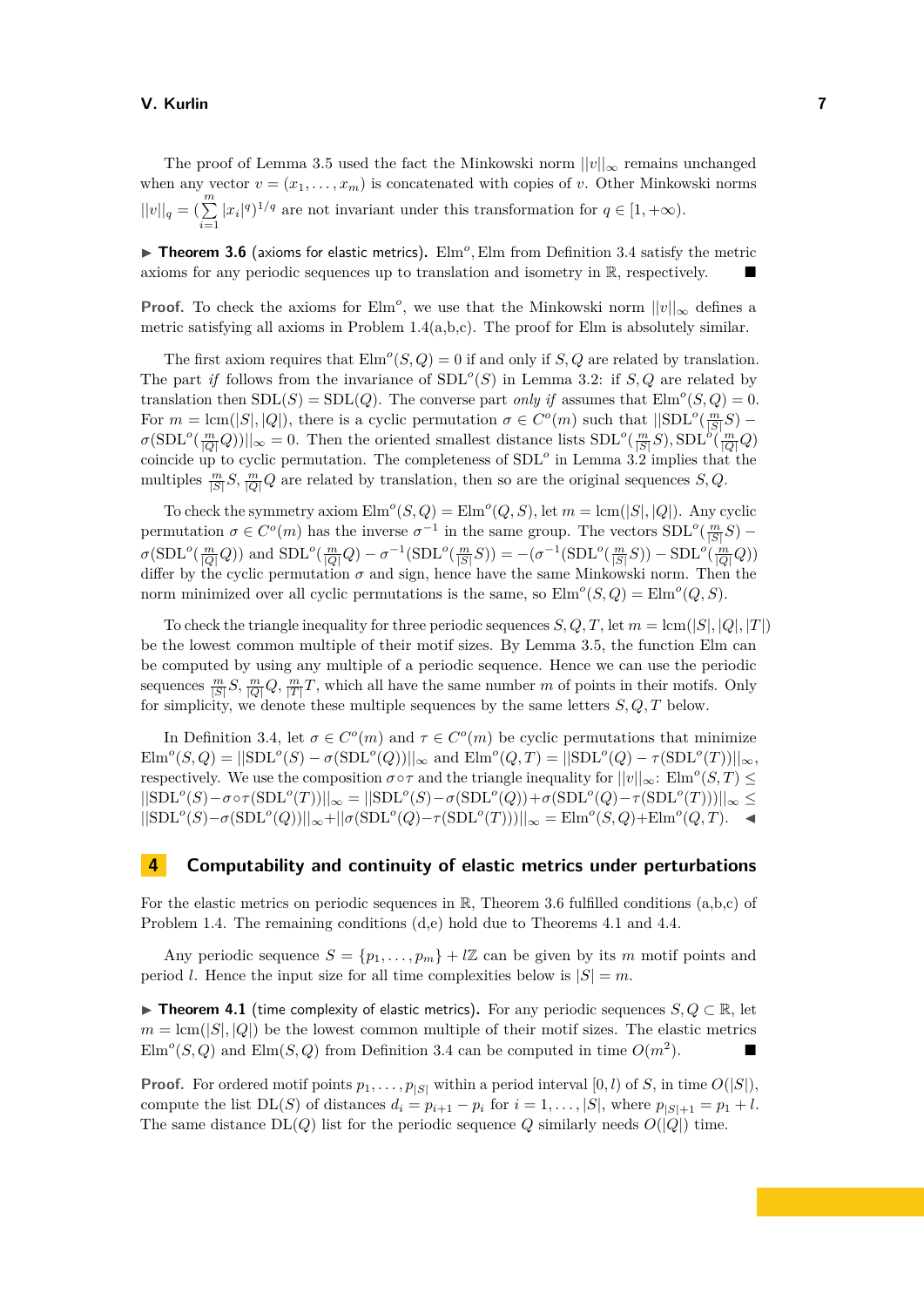By Definition [3.4](#page-5-0) of elastic metrics, find the lowest common multiple  $m = \text{lcm}(|S|, |Q|)$ . The sequences  $\frac{m}{|S|}S$  and  $\frac{m}{|Q|}Q$  have distance lists  $DL(\frac{m}{|S|}S)$ ,  $DL(\frac{m}{|Q|}Q)$  obtained by concatenating  $\frac{m}{|S|}$ ,  $\frac{m}{|Q|}$  copies of  $\text{DL}(S)$ ,  $\text{DL}(Q)$ , respectively, which uses only  $O(m)$  time.

To compute  $\text{Elm}^o(S, Q)$  and  $\text{Elm}(S, Q)$  by Definition [3.4,](#page-5-0) we can use the above lists  $\text{DL}(\frac{m}{|S|}S), \text{DL}(\frac{m}{|Q|}Q)$  without finding the smallest (up to cyclic permutations) distance lists because the elastic metrics are minimized over cyclic permutations anyway.

For each of  $O(m)$  cyclic permutations  $\sigma$  for both metrics Elm<sup>o</sup> and Elm, we find the minimum norm  $||DL(\frac{m}{|S|}S) - \sigma (DL(\frac{m}{|Q|}Q))||_{\infty}$  in time  $O(m)$ , so the overall time is  $O(m^2)$ .

Examples [4.2](#page-7-1) and [4.3](#page-7-2) show below that the bottleneck distance  $d_B(S, Q)$  can be infinite or discontinuous even if *S, Q* are nearly identical lattices. Then Theorem [4.4](#page-7-0) will prove that the elastic metrics are continuous under perturbations of any periodic sequences.

<span id="page-7-1"></span>**Example 4.2** (infinite bottleneck). We show that  $S = \mathbb{Z}$  and  $Q = (1 + \delta)\mathbb{Z}$  for any  $\delta > 0$ have  $d_B(S, Q) = +\infty$ . Assuming that  $d_B(S, Q)$  is finite, consider an interval  $[-N, N] \subset \mathbb{R}$ containing  $2N + 1$  points of *S*. If there is a bijection  $g : S \to Q$  such that  $|p - g(p)| \le d_B$  for all points  $p \in S$ , then the image of  $2N + 1$  points  $S \cap [-N, N]$  under  $g$  should be within the interval  $[-N - d_B, N + d_B]$ . The last interval contains only  $1 + \frac{2(N + d_B)}{1 + \delta}$  points, which is smaller than  $1 + 2N$  when  $\frac{N+d_B}{1+\delta} < N$ ,  $d_B < \delta N$ , which is a contradiction for  $N > \frac{d_B}{\delta}$ .

Any 1-dimensional lattice  $l\mathbb{Z}$  has  $SDL^{o}(l\mathbb{Z}) = (l)$  consisting of a single distance *l*. Then any lattices  $l\mathbb{Z}$  and  $l'\mathbb{Z}$  have the elastic metrics  $\text{Elm}(l\mathbb{Z}, l'\mathbb{Z}) = |l - l'| = \text{Elm}^o(l\mathbb{Z}, l'\mathbb{Z})$ . In particular, Z and  $(1 + \delta)Z$  in Example [4.2](#page-7-1) have the small distance  $\delta$  in the elastic metrics.

If we consider only periodic point sets  $S, Q \subset \mathbb{R}^n$  with the same density (or unit cells of the same size), the bottleneck distance  $d_B(S, Q) = \inf_{g: S \to Q} \sup_{a \in S} |a - g(a)|$  takes finite values and becomes a well-defined wobbling distance [\[11\]](#page-12-13), which is unfortunately discontinuous.

<span id="page-7-2"></span> $\blacktriangleright$  **Example 4.3** (discontinuous bottleneck). Slightly perturb the basis  $(1,0), (0,1)$  of the integer lattice  $\mathbb{Z}^2$  to the basis vectors  $(1,0), (\varepsilon,1)$  of the new lattice Λ. We prove that  $d_B(\Lambda, \mathbb{Z}^2) \geq \frac{1}{2}$ for any  $\varepsilon > 0$ . Map  $\mathbb{R}^2$  by  $\mathbb{Z}^2$ -translations to the unit square  $[0,1]^2$  with identified opposite sides (a torus). Then  $\mathbb{Z}^2$  maps to one point represented by the corners of the square  $[0,1]^2$ . The perturbed lattice  $\Lambda$  maps to the sequence of points  $\{k\varepsilon \pmod{1}\}_{k=0}^{+\infty} \times \{0,1\}$  in the horizontal edges. If  $d_B(\Lambda, \mathbb{Z}^2) = r < \frac{1}{2}$ , then all above points should be covered by the closed disks of the radius *r* centered at the corners of  $[0,1]^2$ . For  $0 < \varepsilon < \frac{1}{2} - r$ , we can find a point *kε* that is between  $r, 1-r$ , hence not covered by these disks, so  $d_B(\Lambda, \mathbb{Z}_2) \geq \frac{1}{2}$ . ■

<span id="page-7-0"></span>▶ **Theorem 4.4** (continuity of elastic metrics). The elastic metrics from Definition [3.4](#page-5-0) satisfy the continuity  $\text{Elm}(S, Q) \leq \text{Elm}^o(S, Q) \leq 2d_B(S, Q)$  for any periodic sequences  $S, Q \subset \mathbb{R}$ with a minimum inter-point distance more than  $2d_B(S,Q)$ .

**Proof.** By Lemma [3.5](#page-5-1) one can replace *S, Q* by their multiples without changing the elastic metrics. If we need to consider multiples of  $S, Q$  to compute  $\text{Elm}^o(S, Q)$  by Definition [3.4,](#page-5-0) we continue using the same symbols *S, Q* for simplicity because the bottleneck distance  $d_B$  also satisfies Lemma [3.5.](#page-5-1) So we can assume that both  $S = \{p_1, \ldots, p_m\} + l\mathbb{Z}$  and  $Q = \{q_1, \ldots, q_m\} + l'\mathbb{Z}$  have *m* motif points, though their periods *l*, *l'* can differ.

In Definition [1.3](#page-1-3) of the bottleneck distance  $d_B$ , let  $\varepsilon = d_B(S, Q)$  and  $h : S \to Q$  be an optimal bijection such that  $|p - h(p)| \leq \varepsilon$  for any point  $p \in S$ . When we move any point  $p_i \in S$  to its bijective image  $h(p_i) \in Q$  by  $\varepsilon$  smaller than a half of all inter-point distances,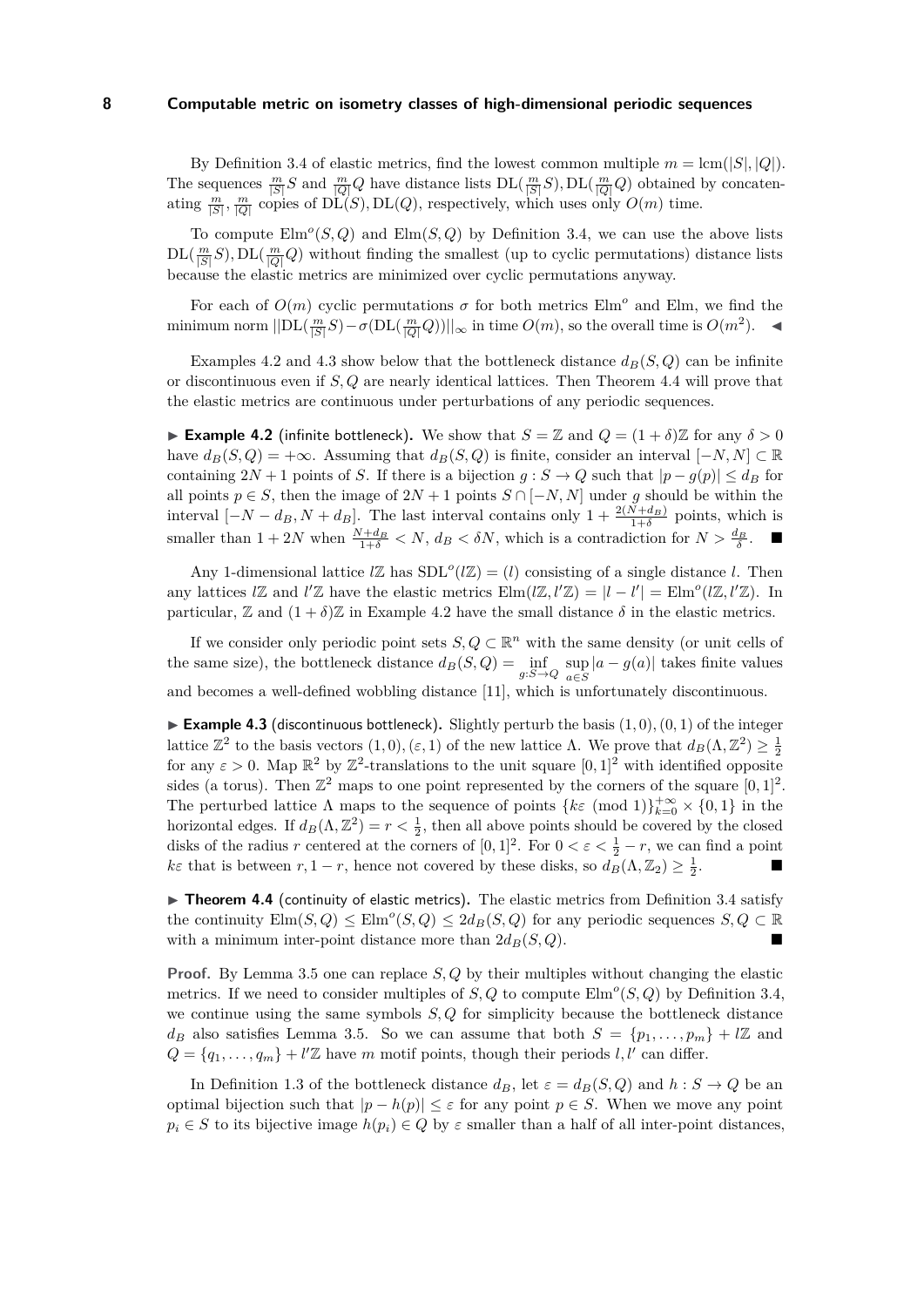any successive points  $p_i, p_{i+1} \in S$  remain successive without colliding with other points of *S* in the open interval  $(p_i, p_{i+1})$  for  $i = 1, ..., m$ , where  $p_{m+1} = p_1 + l$ .

By cyclically renumbering the points of *Q*, one can now assume that  $h(p_i) = q_i$  for  $i = 1, \ldots, m$ . Since the points in each pair  $p_i, q_i$  are  $\varepsilon$ -close, every distance  $d_i(S) = p_{i+1} - p_i$ differs from  $d_i(Q) = q_{i+1} - q_i$  by at most 2*ε*. Hence the corresponding coordinates of the distance lists  $(d_1(S),...,d_m(S))$  and  $(d_1(Q),...,d_m(Q))$  differ by at most  $2\varepsilon$ . By minimizating over cyclic permutations in Definition [3.4,](#page-5-0) we can get only a smaller Minkowski norm  $||v||_{\infty}$  for the difference *v* of the lists above. Hence  $\text{Elm}^o(S, Q) \leq 2\varepsilon$ .

The inequality  $\text{Elm}(S, Q) \leq \text{Elm}^o(S, Q)$  follows by Definition [3.4](#page-5-0) because  $\text{Elm}(S, Q)$  is minimized over the larger group of permutations in comparison with  $\text{Elm}^o(S, Q)$ .

## **5 Metrics on isometry classes of high-dimensional periodic sequences**

This section solves the analog of Problem [1.4](#page-2-0) for high-dimensional periodic sequences *S* ⊂  $\mathbb{R} \times \mathbb{R}^{n-1}$  from Definition [1.5.](#page-2-1) Such a sequence models a multivariate time series [\[5\]](#page-12-14) with values in  $\mathbb{R}^{n-1}$ . We focus on a natural equivalence  $f \times g$ , where f is a translation in R and *g* is any isometry in  $\mathbb{R}^{n-1}$ . All results can be adapted to other cases, for example, including reflections in  $\mathbb R$  or restricting to orientation-preserving isometry in  $\mathbb R^{n-1}$ .

<span id="page-8-1"></span> $\triangleright$  **Definition 5.1** (cyclic distance matrix CDM). Let  $Q = \{p_1, \ldots, p_m\}$  be an ordered sequence of *m* points in  $\mathbb{R}^{n-1}$ . In the *cyclic distance matrix* CDM(*Q*) of sizes  $(m-1) \times m$ , each element  $d_{ij}$  is the Euclidean distance  $|p_j - p_{i+j}|$  for  $i \in \{1, \ldots, m-1\}$  and  $j \in \{1, \ldots, m\}$ , where all indices are considered modulo *m*, for example,  $p_{m+1} = p_1$ . Any cyclic permutation  $\sigma \in C^o(m)$  of indices acts on the matrix CDM(*Q*) by cyclically shifting its *m* columns.

Any set *Q* of  $m = 3$  ordered distinct points in  $\mathbb{R}^2$  with pairwise distances  $a, b, c$  has CDM =  $\begin{pmatrix} a & b & c \\ b & c & a \end{pmatrix}$ . For any  $n \ge 1$ , CDM has  $\frac{n(n-1)}{2}$  repeated distances but has cyclically permutable columns. Proposition [5.2](#page-8-0) can be folklore but we couldn't find a reference.

<span id="page-8-0"></span>▶ **Proposition 5.2** (a complete isometry classification of finite ordered sequences). Any ordered sequences  $S, Q \subset \mathbb{R}^{n-1}$  of *m* points are related by isometry of  $\mathbb{R}^{n-1}$  preserving the order of points if and only if their cyclic distance matrices are equal:  $CDM(S) = CDM(Q)$ .

**Proof.** Any isometry preserving the order of points makes the matrices  $CDM(S) = CDM(Q)$ equal element-wise. Conversely, given a matrix  $CDM(Q)$  from Definition [5.1,](#page-8-1) one can uniquely reconstruct  $Q = \{p_1, \ldots, p_m\}$  up to isometry in  $\mathbb{R}^{n-1}$  as follows. Fix the point  $p_1$  at the origin of  $\mathbb{R}^{n-1}$ . The distance  $d_{11} = |p_1 - p_2|$  in CDM(*Q*) allows us to fix  $p_2$  in the (positive) *x*<sub>1</sub>-coordinate axis of  $\mathbb{R}^{n-1}$ , while we can rotate the whole set *Q* around the *x*<sub>1</sub>-axis.

The distances  $d_{12} = |p_1 - p_3|$  and  $d_{21} = |p_2 - p_3|$  determine  $p_3$  in the  $(x_1, x_2)$ -plane of  $\mathbb{R}^{n-1}$  and we can isometrically map *Q* by *f* ∈ O( $\mathbb{R}^{n-1}$ ) preserving this plane. If *Q* is not generic and the triangle inequality for  $d_{11}, d_{12}, d_{21}$  degenerates, so  $p_1, p_2, p_3$  are in one line, the position of  $p_3$  in the  $x_1$ -axis is unique and we can rotate  $Q$  around the  $x_1$ -axis.

<span id="page-8-2"></span>We continue using further distances to similarly fix further points  $p_1, \ldots, p_n$  until an initial subsequence  $p_1, \ldots, p_k$  affinely generates  $\mathbb{R}^{n-1}$ . After that, any other point  $p_j$  for  $j = k + 1, \ldots, m$  is uniquely determined in  $\mathbb{R}^{n-1}$  by *n* distances to the previous *n* points. If the full sequence Q affinely generates a smaller subspace  $\mathbb{R}^k \subset \mathbb{R}^{n-1}$  for  $k < n-1$ , the previous construction determines Q up to isometry of  $\mathbb{R}^k$ , hence up to isometry of  $\mathbb{R}^{n-1}$ .  $\blacktriangleleft$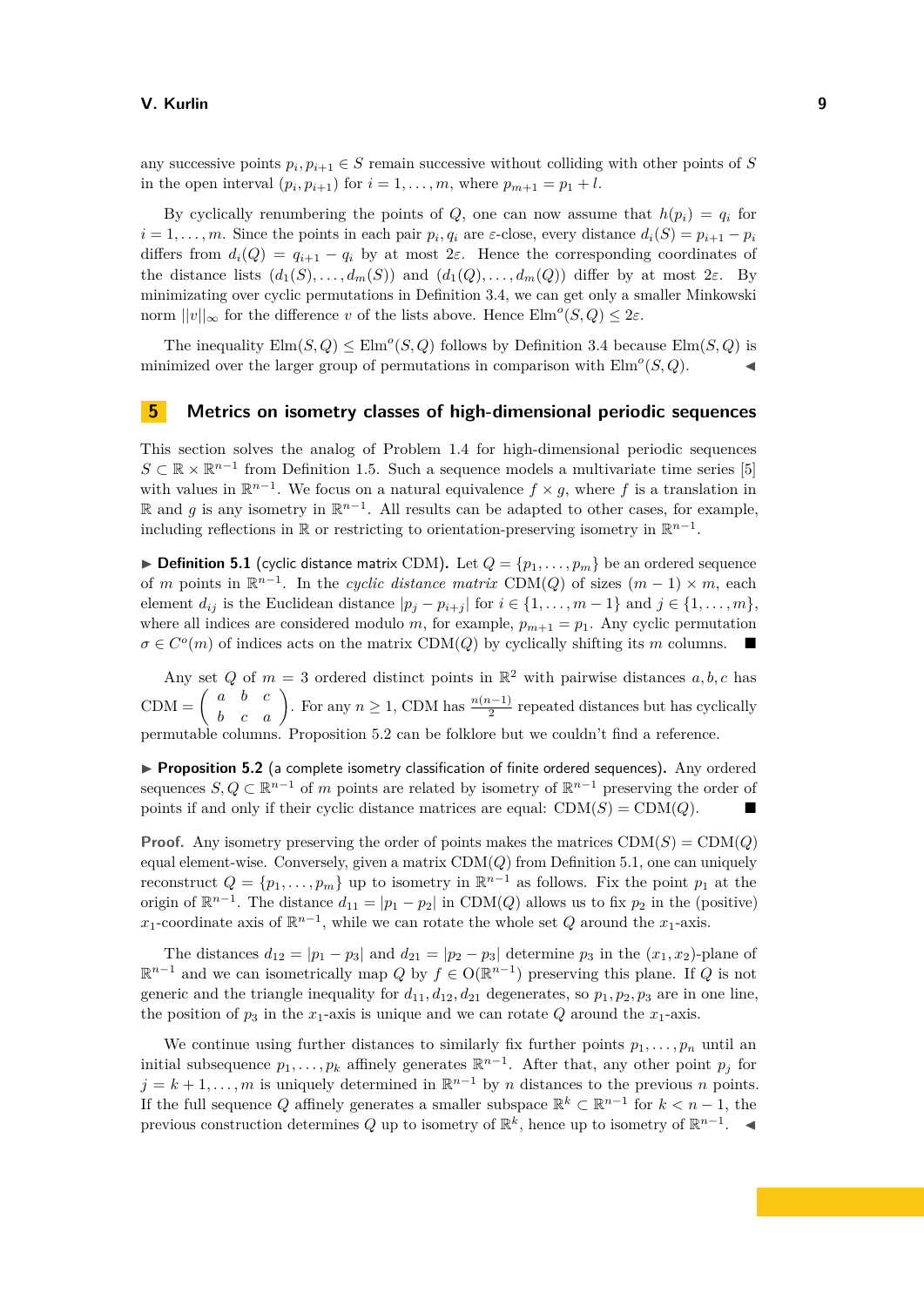**• Definition 5.3** (time-value invariant TVI). Let  $S = \{p_1, \ldots, p_m\} + l\vec{e}_1\mathbb{Z}$  be any highdimensional periodic sequence in  $\mathbb{R} \times \mathbb{R}^{n-1}$ . The *time projection*  $t : \mathbb{R} \times \mathbb{R}^{n-1} \to \mathbb{R}$  gives the 1-dimensional periodic sequence  $t(S)$  with the *distance list*  $DL^o(t(S)) = (d_1, \ldots, d_m)$ of  $d_i = t(p_{i+1}) - t(p_i)$  ordered as motif points for  $i = 1, \ldots, m$ , where  $t(p_{m+1}) = t(p_1) +$ *l*. The *value projection*  $v : \mathbb{R} \times \mathbb{R}^{n-1} \to \mathbb{R}^{n-1}$  gives the ordered *value sequence*  $v(S)$ of *m* points  $v(p_1), \ldots, v(p_m) \in \mathbb{R}^{n-1}$ . The time-value invariant is the pair TVI(*S*) =  $(DL<sup>o</sup>(t(S)), CDM(v(S)))$  considered up to cyclic permutations  $\sigma \in C<sup>o</sup>(m)$  simultaneously acting on the distance list  $DL^o(t(S))$  and the cyclic distance matrix CDM $(v(S))$ .

The equivalence of high-dimensional sequences is considered the sense of Definition [1.5.](#page-2-1)

<span id="page-9-0"></span>▶ **Theorem 5.4** (classification of high-dimensional sequences). Any high-dimensional periodic sequences  $S, Q \subset \mathbb{R} \times \mathbb{R}^{n-1}$  with *m* motif points are equivalent in the sense of Definition [1.5](#page-2-1) if and only if there is a cyclic permutation  $\sigma \in C^o(m)$  such that  $\sigma(TVI(S)) = TVI(Q)$ . ■

**Proof.** By Definition [1.5](#page-2-1) any equivalence  $f \times g$  acts by translations  $f$  on the time projection, hence preserves the distance list  $DL^o(t(S))$  up to cyclic permutation. For a fixed time projection of *m* ordered points, the isometry *g* preserves the cyclic distance matrix  $CDM(v(S))$ . Given the invariant  $TVI(S) = (DL^o(t(S)), CDM(v(S))),$  we reconstruct the periodic sequence  $t(S)$  up to translation in R by Proposition [3.2](#page-4-0) and the ordered set  $v(S)$  up to isometry in  $\mathbb{R}^{n-1}$  by Proposition [5.2.](#page-8-0) Then *S* is determined up to equivalence by  $t(S)$  and  $v(S)$ .

For any high-dimensional periodic sequence  $S = \{p_1, \ldots, p_m\} + l\vec{e}_1 \mathbb{Z}$  in  $\mathbb{R} \times \mathbb{R}^{n-1}$  and integer  $k \geq 2$ , its *multiple* is  $kS = \{p_1 + j l \vec{e}_1, \dots, p_m + j l \vec{e}_1\}_{j=0}^{k-1} + k l \vec{e}_1 \mathbb{Z}$ . For any matrix  $M$ , the Minkowski norm  $||M||_{\infty}$  is the maximum absolute value of its real elements.

Definition [5.5](#page-9-2) extends the elastic metric  $\text{Elm}^o$  to high-dimensional periodic sequences by taking the maximum with the Minkowski metric on cyclic distance matrices CDM of value projections. Instead of the maximum, one can combine two metrics in many other ways.

<span id="page-9-2"></span>▶ **Definition 5.5** (elastic metric for high-dimensional sequences). For any generic periodic sequences  $S, Q \subset \mathbb{R} \times \mathbb{R}^{n-1}$ , let  $m = \text{lcm}(|S|, |Q|)$  be the lowest common multiple of their motif sizes. Consider the multiple sequences  $\frac{m}{|S|}S$  and  $\frac{m}{|Q|}Q$ , which have the same number *m* of motif points. The *oriented elastic metric*  $\text{Elm}^o(S, \widetilde{Q}) = \min_{\sigma \in C^o(m)} \max\{d_t, d_v\}$  is minimized over all *m* permutations  $\sigma \in C^o(m)$ , where  $d_t = ||DL^o(\frac{m}{|S|}S) - \sigma (DL^o(\frac{m}{|Q|}Q))||_{\infty}$ ,  $d_v = ||CDM(v(\frac{m}{|S|}S)) - \sigma(CDM(v(\frac{m}{|Q|}Q)))||_{\infty}, \sigma$  acts on CDM by cyclic shifts of columns.  $\blacktriangle$ 

Almost all properties in Theorem [5.7](#page-9-1) for high-dimensional elastic metrics will easily follow from similar properties in dimension  $n = 1$ . The only extra step is the continuity of the cyclic distance matrix CDM with respect to the maximum deviation of points below.

<span id="page-9-3"></span> $\blacktriangleright$  **Lemma 5.6** (continuity of CDM). Let ordered sets  $S = \{p_1, \ldots, p_m\}$  and  $Q = \{q_1, \ldots, q_m\}$ have a maximum deviation  $\varepsilon = \max_{i=1,\dots,m} |p_i - q_i|$ . Then  $||CDM(S) - CDM(Q)||_{\infty} \leq 2\varepsilon$ .

**Proof.** The triangle inequality for the Euclidean distance implies that the corresponding elements of the cyclic distance matrices from Definition [5.1](#page-8-1) differ by at most  $2\varepsilon$  as follows:  $|d_{ij}(S) - d_{ij}(Q)| = ||p_i - p_{i+1}|| - |q_i - q_{i+1}|| \leq |p_i - q_i| + |p_{i+1} - q_{i+1}| \leq 2\varepsilon.$ 

<span id="page-9-1"></span>▶ Theorem 5.7 (solution to Problem [1.4](#page-2-0) for high-dimensional periodic sequences). For any periodic sequences  $S, Q \subset \mathbb{R} \times \mathbb{R}^{n-1}$ , let  $m = \text{lcm}(|S|, |Q|)$  be the lowest common multiple of their motif sizes. The oriented elastic metric  $\text{Elm}^o(S, Q)$  can be computed in time  $O(m^3)$ , satisfies all metric axioms, and continuity  $\text{Elm}^o(S, Q) \leq 2d_B(S, Q)$  in the bottleneck distance when  $2d_B(S, Q)$  is smaller than a minimum distance between all points of  $t(S), t(Q)$ .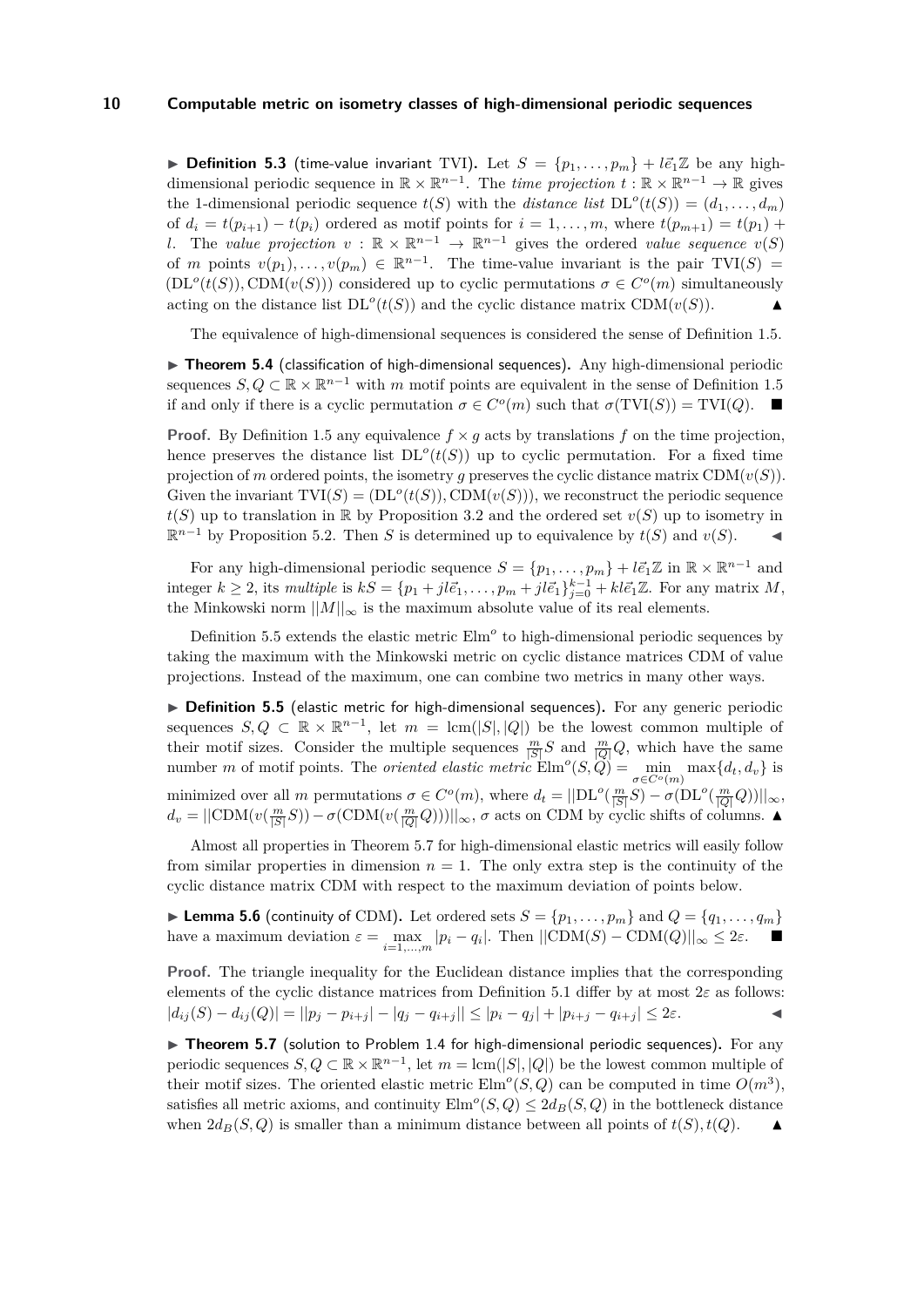**Proof.** All arguments follow the proofs for the case  $n = 1$ . For the time complexity, the extra factor  $m \ge n$  emerges because the cyclic distance matrices CDM(*S*), CDM(*Q*) have at most  $m \times m$  distances. Computing the Minkowski norm of the matrix difference needs  $O(m^2)$ operations for each of *m* cyclic permutations to find the metric Elm*<sup>o</sup>* by Definition [5.5.](#page-9-2)

To check the metric axioms, we start from the analog of Lemma [3.5](#page-5-1) implying that the elastic metric  $\text{Elm}^o$  is independent of a non-minimum period also for high-dimensional sequences. The first axiom follows from Propositions [3.2](#page-4-0) and [5.2](#page-8-0) because  $\text{Elm}^o(S, Q) = 0$ implies that there is a cyclic permutation  $\sigma \in C^o(m)$  matching  $DL^o(S)$  with  $DL^o(Q)$  and CDM $(S)$  with CDM $(Q)$ , hence making the sequences *S*, *Q* equivalent by Definition [1.5.](#page-2-1)

The symmetry axiom easily follows similarly to the proof of Theorem [3.6](#page-6-0) because any cyclic permutation  $\sigma \in C^o(m)$  has its inverse  $\sigma^{-1}$  in the same group. To prove the triangle inequality, we find multiples of *S, Q, T* that have the same number *m* of motif points. We continue denoting these sequences by *S*, *Q*, *T* for simplicity. Let  $\sigma$ ,  $\tau \in C^o(m)$  be cyclic permutations that minimize  $\text{Elm}^o(S, Q)$  and  $\text{Elm}^o(Q, T)$ , respectively, in Definition [5.5.](#page-9-2) Then  $d_t =$  $||DL^o(S) - \sigma \circ \tau (DL^o(T))||_{\infty} \leq ||DL^o(S) - \sigma (DL^o(Q))||_{\infty} + ||\sigma (DL^o(Q) - \tau (DL^o(T)))||_{\infty} \leq$  $\text{Elm}^o(S, Q) + \text{Elm}^o(Q, T)$ . Since the above inequalities hold for  $d_v$  after replacing DL<sup>o</sup> by CDM, we get  $\text{Elm}^o(S,T) = \max\{d_t, d_v\} \leq \text{Elm}^o(S,Q) + \text{Elm}^o(Q,T)$ . The final inequality Elm<sup>o</sup>(S, Q)  $\leq 2d_B(S, Q)$  directly follows from Theorem [4.4](#page-7-0) and Lemma [5.6.](#page-9-3)

<span id="page-10-1"></span>▶ **Example 5.8** (hardest periodic sequences). The latest counter-example [\[31,](#page-13-10) Fig. 2] to completeness of all past distance-based invariants is the pair of the sequences  $A^{\pm} \subset \mathbb{R} \times \mathbb{R}^2$ with a period *p* and 6 motif points:  $A^+ = \{W', C_+, V, W, C'_+, V'\} + p\vec{e}_1\mathbb{Z}$  and  $A^- =$  $\{W', C_-, V, W, C'_-, V'\} + p\vec{e}_1 \mathbb{Z}$ , where  $V = (v_x, v_y, 0), W = (\frac{p}{2}, w_y, w_z), C_{\pm} = (\frac{p}{4}, c_y, \pm c_z)$ .

<span id="page-10-0"></span>

**Figure 4** These periodic sequences  $A^{\pm} \subset \mathbb{R} \times \mathbb{R}^2$  from [\[31,](#page-13-10) Fig. 2] have identical past invariants.

Any point with a dash is obtained by  $g(x, y, z) = (x + \frac{p}{2}, y, -z)$ . The time projections are identical:  $t(A^{\pm}) = (0, \frac{p}{4}, v_x, \frac{p}{2}, \frac{3p}{4}, \frac{p}{2}+v_x)$ . Assuming that  $v_x \in (\frac{p}{4}, \frac{p}{2})$  as in Fig. [4,](#page-10-0) the distance lists are  $DL^o(t(A^{\pm})) = (\frac{p}{4}, v_x - \frac{p}{4}, \frac{p}{2} - v_x, \frac{p}{4}, v_x - \frac{p}{4}, \frac{p}{2} - v_x)$ . The ordered value projections are  $v(A^{\pm}) = \{(w_y, -w_z), (c_y, \pm c_z), (v_y, 0), (w_y, w_z), (c_y, \mp c_z), (v_y, 0)\}.$  Then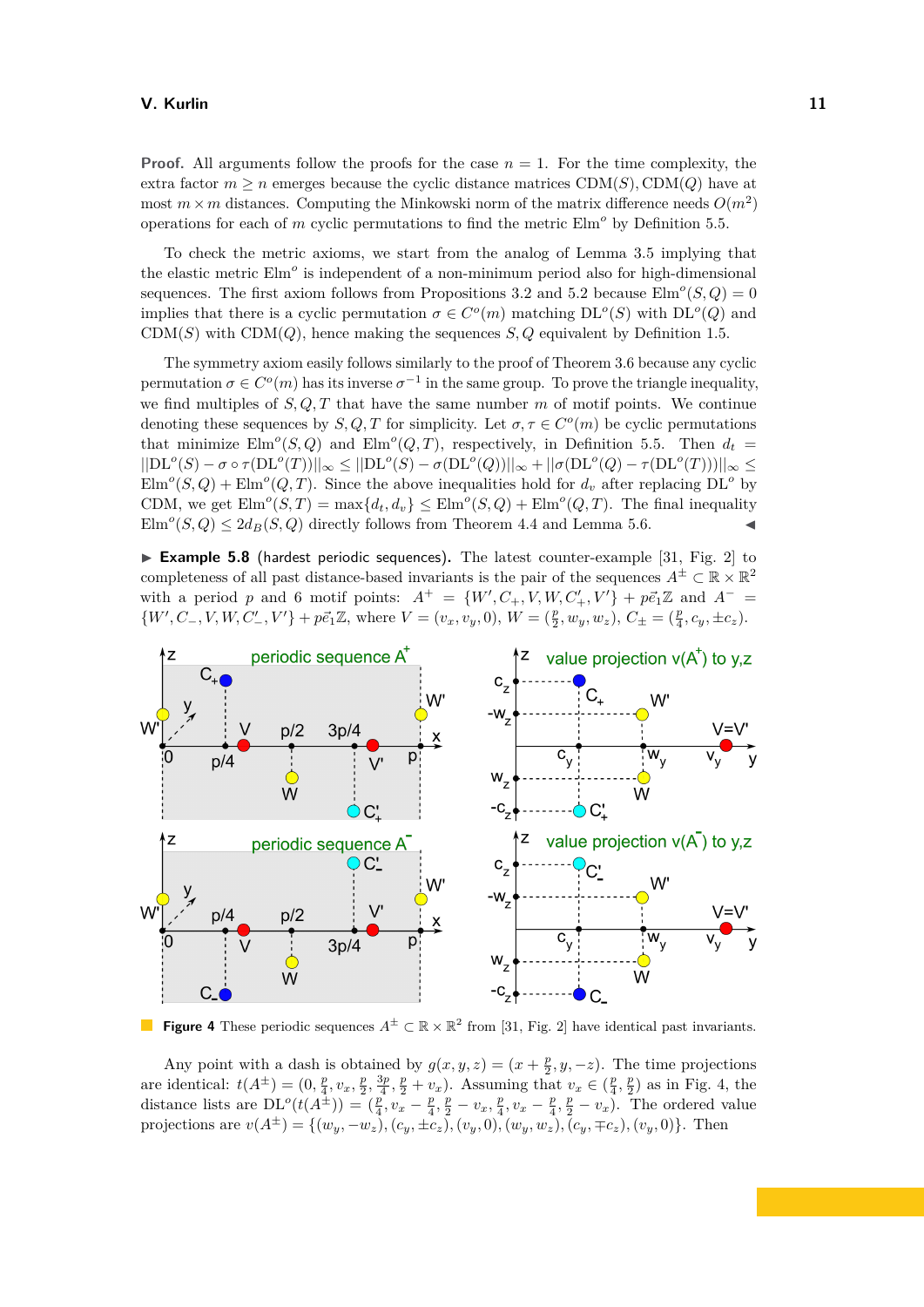$$
CDM(A^{+}) = \begin{pmatrix} \frac{d_{11}}{d_{21}} & d_{12} & d_{21} & d_{12} & d_{21} \\ d_{21} & \frac{d_{22}}{d_{22}} & d_{12} & d_{21} & d_{22} & d_{12} \\ 2|w_z| & 2|c_z| & 0 & 2|w_z| & 2|c_z| & 0 \end{pmatrix} \neq
$$
\n
$$
CDM(A^{-}) = \begin{pmatrix} \frac{d_{22}}{d_{22}} & d_{12} & d_{21} & d_{22} & d_{21} & d_{21} \\ d_{21} & d_{11} & d_{12} & d_{21} & d_{11} & d_{12} \\ 2|w_z| & 2|c_z| & 0 & 2|w_z| & 2|c_z| & 0 \end{pmatrix}, \text{ where}
$$
\n
$$
d_{11} = \sqrt{(w_y - c_y)^2 + (w_z + c_z)^2}, \quad d_{12} = \sqrt{(c_y - v_y)^2 + c_z^2},
$$
\n
$$
d_{22} = \sqrt{(w_x - w_y)^2 + c_z^2}, \quad d_{23} = \sqrt{(w_x - w_y)^2 + w_z^2} \text{ Theorem 2.2.1.}
$$

 $d_{22} = \sqrt{(w_y - c_y)^2 + (w_z - c_z)^2}$ ,  $d_{21} = \sqrt{(w_y - v_y)^2 + w_z^2}$ . The matrix difference has the Minkowski norm  $||CDM(A^{+}) - CDM(A^{-})||_{\infty} = |d_{11} - d_{22}| > 0$  unless  $c_z = 0$  or  $w_z = 0$ . If  $c_z = 0$ ,  $A^{\pm}$  are identical. If  $w_z = 0$ , then  $A^{\pm}$  are isometric by  $g(x, y, z) = (x + \frac{p}{2}, y, -z)$ .

If both  $c_z, w_z \neq 0$ , then  $\text{Elm}^o(A^+, A^-)$  is obtained by minimizing over 6 cyclic permutations  $\sigma \in C^{\circ}(6)$ . The trivial permutation and the shift by 3 positions give  $|d_{11} - d_{12}|$ . Any other permutation gives  $d_t = \max\{v_x - \frac{p}{4}, \frac{p}{2} - v_x\}$  from comparing  $DL^o(t(A^+))$  with  $\sigma(DL^{o}(t(A^{-})))$  and  $d_{v} = \max\{|a - b|\}$  maximized for all pairs  $a, b \in \{d_{11}, d_{12}, d_{21}, d_{22}\}$ . In all cases, the elastic metric is positive:  $\text{Elm}^o(A^+, A^-) \geq |d_{11} - d_{22}| > 0$ . Hence the time-value invariant TVI from Definitiion [5.3](#page-8-2) distinguished this challenging pair  $A^+ \not\cong A^-$ .

In conclusion, the key contribution is the introduction of easily computable and continuous elastic metrics in Definition [3.4](#page-5-0) and [5.5](#page-9-2) on periodic sequences considered up to several equivalences. Main Theorems [3.6,](#page-6-0) [4.1,](#page-6-1) [4.4,](#page-7-0) [5.4,](#page-9-0) [5.7](#page-9-1) resolved Problem [1.4](#page-2-0) for periodic sequences in all dimensions. Even the case  $n = 1$  was open and required several new ideas such as using the specific Minkowski metric  $||v||_{\infty}$ , which respects multiple periods.

Problem [1.4](#page-2-0) remains open for dimensions  $n \geq 2$  because the last two conditions on exact computability and continuity are the major obstacle for all attempts. For instance, Voronoi domains are combinatorially unstable for finite sets and even for 2-dimensional lattices.

Example [5.8](#page-10-1) illustrates how easily one can compute the elastic metric and distinguish any high-dimensional periodic sequences by their complete invariant TVI as expected by Theorem [5.4.](#page-9-0) The recent developments in Periodic Geometry include continuous maps of Lattice Isometry Spaces in dimension two [\[23,](#page-12-15) [9\]](#page-12-16) and three [\[22,](#page-12-17) [10\]](#page-12-18), and applications to materials science [\[32,](#page-13-11) [38\]](#page-13-12). The latest ultra-fast and generically complete Pointwise Distance Distributions [\[35\]](#page-13-7) justified the Crystal Isometry Principle (CRISP) saying that all real periodic crystals live in a common space of isometry classes of periodic point sets continuously parameterised by their complete invariants such as isosets [\[3\]](#page-11-2).

This research was supported by the £3.5M EPSRC grant 'Application-driven Topological Data Analysis' (2018-2023, EP/R018472/1), the £10M Leverhulme Research Centre for Functional Materials Design, and the Royal Academy of Engineering Fellowship 'Data Science for Next Generation Engineering of Solid Crystalline Materials' (2021-2023, IF2122/186).

#### **References**

<span id="page-11-0"></span>**<sup>1</sup>** H Alt, K Mehlhorn, H Wagener, and E Welzl. Congruence, similarity, and symmetries of geometric objects. *Discrete & Comp. Geometry*, 3:237–256, 1988.

<span id="page-11-1"></span>**<sup>2</sup>** Olga Anosova and Vitaliy Kurlin. Introduction to periodic geometry and topology. 2021. URL: <https://arxiv.org/abs/2103.02749>.

<span id="page-11-2"></span>**<sup>3</sup>** Olga Anosova and Vitaliy Kurlin. An isometry classification of periodic point sets. In *LNCS Proceedings of Discrete Geometry and Mathematical Morphology*, 2021. URL: [https:](https://link.springer.com/chapter/10.1007/978-3-030-76657-3_16) [//link.springer.com/chapter/10.1007/978-3-030-76657-3\\_16](https://link.springer.com/chapter/10.1007/978-3-030-76657-3_16).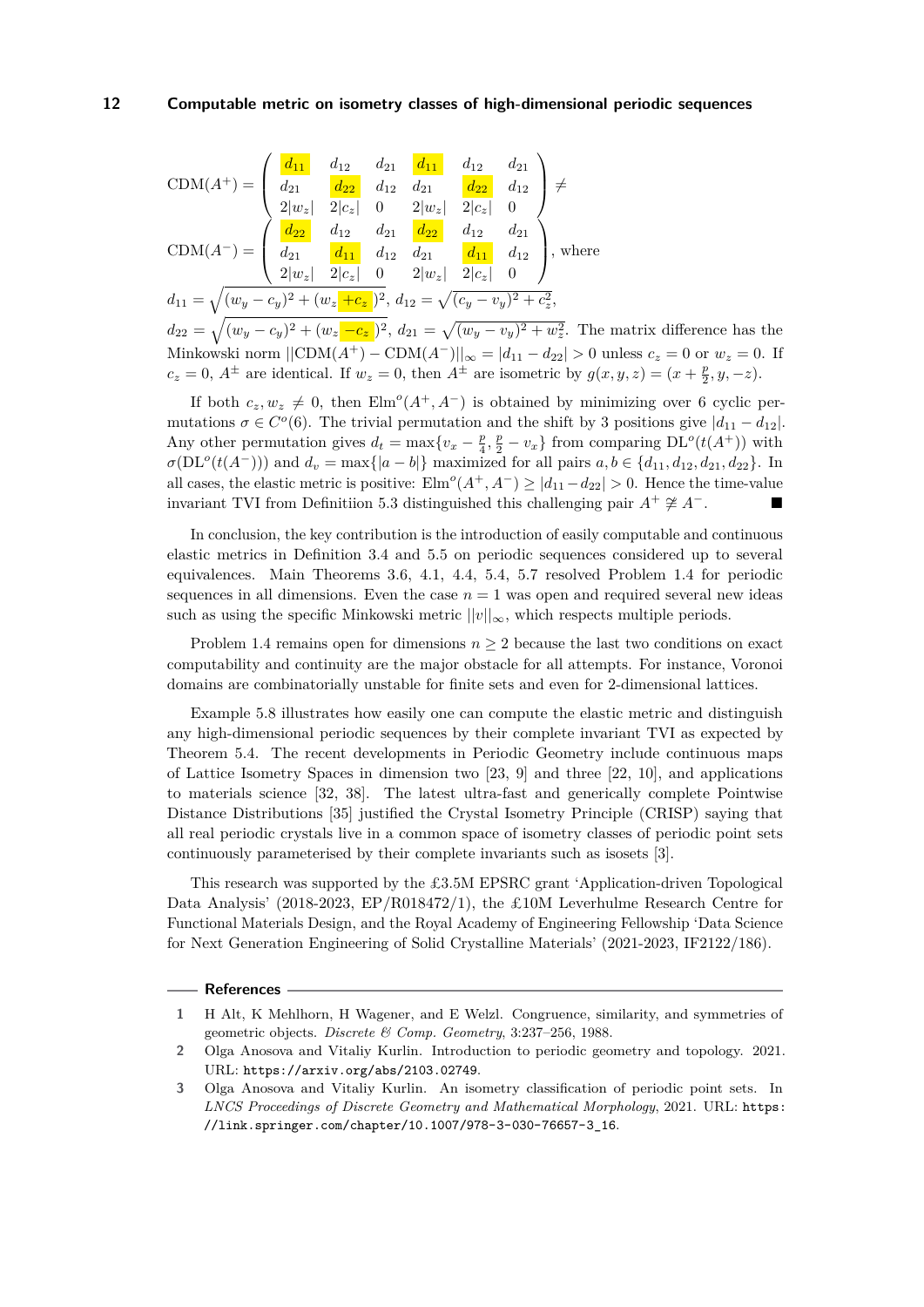- <span id="page-12-12"></span>**4** Olga Anosova and Vitaliy Kurlin. Density functions of periodic sequences. *arxiv:2205.02226*, 2022. URL: [http://kurlin.org/projects/periodic-geometry-topology/densities1D.](http://kurlin.org/projects/periodic-geometry-topology/densities1D.pdf) [pdf](http://kurlin.org/projects/periodic-geometry-topology/densities1D.pdf).
- <span id="page-12-14"></span>**5** Kim Bale, Paul Chapman, Nick Barraclough, Jon Purdy, Nizamettin Aydin, and Paul Dark. Kaleidomaps: A new technique for the visualization of multivariate time-series data. *Information Visualization*, 6(2):155–167, 2007.
- <span id="page-12-7"></span>**6** Serge Belongie, Jitendra Malik, and Jan Puzicha. Shape matching and object recognition using shape contexts. *Transactions PAMI*, 24(4):509–522, 2002.
- <span id="page-12-1"></span>**7** M. Boutin and G. Kemper. On reconstructing n-point configurations from the distribution of distances or areas. *Advances in Applied Mathematics*, 32(4):709–735, 2004.
- <span id="page-12-2"></span>**8** Peter Brass and Christian Knauer. Testing the congruence of d-dimensional point sets. In *Proceedings of SoCG*, pages 310–314, 2000.
- <span id="page-12-16"></span>**9** Matthew Bright, Andrew I Cooper, and Vitaliy Kurlin. Geographic-style maps for 2 dimensional lattices. *arxiv:2109.10885 (early draft)*, 2021. URL: [http://kurlin.org/](http://kurlin.org/projects/periodic-geometry-topology/lattices2Dmap.pdf) [projects/periodic-geometry-topology/lattices2Dmap.pdf](http://kurlin.org/projects/periodic-geometry-topology/lattices2Dmap.pdf).
- <span id="page-12-18"></span>**10** Matthew Bright, Andrew I Cooper, and Vitaliy Kurlin. Welcome to a continuous world of 3-dimensional lattices. *arxiv:2109.11538 (early draft)*, 2021. URL: [http://kurlin.org/](http://kurlin.org/projects/periodic-geometry-topology/lattices3Dmap.pdf) [projects/periodic-geometry-topology/lattices3Dmap.pdf](http://kurlin.org/projects/periodic-geometry-topology/lattices3Dmap.pdf).
- <span id="page-12-13"></span>**11** Hans-Georg Carstens, Walter A Deuber, Wolfgang Thumser, and Elke Koppenrade. Geometrical bijections in discrete lattices. *Combinatorics, Probability and Computing*, 8(1-2):109–129, 1999.
- <span id="page-12-19"></span>**12** B.N. Delone, N.P. Dolbilin, M.I. Shtogrin, and R.V. Galiulin. A local criterion for regularity of a system of points. In *Dokl. Akad. Nauk SSSR*, volume 227, pages 19–21, 1976.
- <span id="page-12-22"></span>13 N Dolbilin and M Bouniaev. Regular t-bonded systems in R<sup>3</sup>. *European Journal of Combinatorics*, 80:89–101, 2019.
- <span id="page-12-20"></span>**14** N. Dolbilin, J Lagarias, and M. Senechal. Multiregular point systems. *Discrete & Computational Geometry*, 20(4):477–498, 1998.
- <span id="page-12-21"></span>**15** NP Dolbilin. Delone sets in r3 with 2r-regularity conditions. *Proceedings of the Steklov Institute of Mathematics*, 302:161–185, 2018.
- <span id="page-12-5"></span>**16** N Dym and S Kovalsky. Linearly converging quasi branch and bound algorithms for global rigid registration. In *Proceedings ICCV*, pages 1628–1636, 2019.
- <span id="page-12-11"></span>**17** Herbert Edelsbrunner, Teresa Heiss, Vitaliy Kurlin, Philip Smith, and Mathijs Wintraecken. The density fingerprint of a periodic point set. In *SoCG*, volume 189, pages 32:1–32:16, 2021.
- <span id="page-12-0"></span>**18** Philip Hans Franses and Richard Paap. *Periodic time series models*. Oxford Univ. Press, 2004.
- <span id="page-12-8"></span>**19** Cosmin Grigorescu and Nicolai Petkov. Distance sets for shape filters and shape recognition. *IEEE transactions on image processing*, 12(10):1274–1286, 2003.
- <span id="page-12-10"></span>**20** F. Grünbaum and C. Moore. The use of higher-order invariants in the determination of generalized patterson cyclotomic sets. *Acta Cryst. A*, 51:310–323, 1995.
- <span id="page-12-3"></span>**21** Heuna Kim and Günter Rote. Congruence testing of point sets in 4 dimensions. *arXiv:1603.07269*, 2016.
- <span id="page-12-17"></span>**22** Vitaliy Kurlin. A complete isometry classification of 3-dimensional lattices. *arxiv:2201.10543*, 2022. URL: [http://kurlin.org/projects/periodic-geometry-topology/](http://kurlin.org/projects/periodic-geometry-topology/lattices3Dmaths.pdf) [lattices3Dmaths.pdf](http://kurlin.org/projects/periodic-geometry-topology/lattices3Dmaths.pdf).
- <span id="page-12-15"></span>**23** Vitaliy Kurlin. Mathematics of 2-dimensional lattices. *arxiv:2201.05150 (early draft)*, 2022. URL: <http://kurlin.org/projects/periodic-geometry-topology/lattices2Dmaths.pdf>.
- <span id="page-12-6"></span>**24** Leo Liberti and Carlile Lavor. *Euclidean distance geometry: an introduction*. Springer, 2017.
- <span id="page-12-9"></span>**25** Siddharth Manay, Daniel Cremers, Byung-Woo Hong, Anthony J Yezzi, and Stefano Soatto. Integral invariants for shape matching. *IEEE Transactions on pattern analysis and machine intelligence*, 28(10):1602–1618, 2006.
- <span id="page-12-4"></span>**26** Haggai Maron, Nadav Dym, Itay Kezurer, Shahar Kovalsky, and Yaron Lipman. Point registration via efficient convex relaxation. *ACM Trans. on Graphics*, 35(4):1–12, 2016.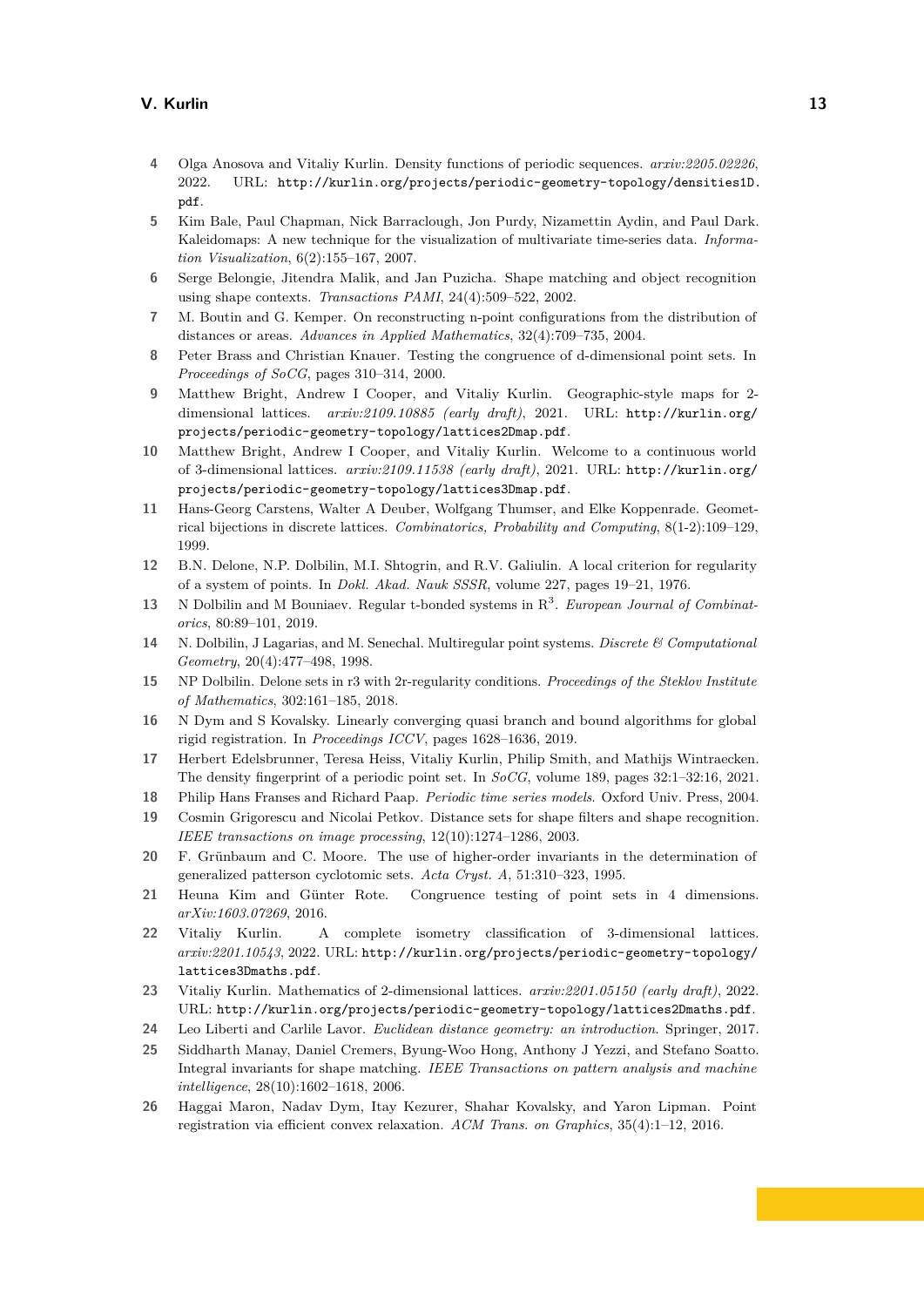- <span id="page-13-4"></span>**27** Facundo Mémoli. Gromov–wasserstein distances and the metric approach to object matching. *Foundations of Comp. Mathematics*, 11(4):417–487, 2011.
- <span id="page-13-5"></span>**28** Robert Osada, Thomas Funkhouser, Bernard Chazelle, and David Dobkin. Shape distributions. *ACM Transactions on Graphics (TOG)*, 21(4):807–832, 2002.
- <span id="page-13-1"></span>**29** A Patterson. Ambiguities in the x-ray analysis of crystal structures. *Phys. Rev.*, 65:195, 1944.
- <span id="page-13-6"></span>**30** Helmut Pottmann, Johannes Wallner, Qi-Xing Huang, and Yong-Liang Yang. Integral invariants for robust geometry processing. *Comp. Aided Geom. Design*, 26(1):37–60, 2009.
- <span id="page-13-10"></span>**31** Sergey N Pozdnyakov and Michele Ceriotti. Incompleteness of graph convolutional neural networks for points clouds in three dimensions. *arXiv:2201.07136*, 2022.
- <span id="page-13-11"></span>**32** Jakob Ropers, Marco M Mosca, Olga Anosova, Vitaliy Kurlin, and Andrew I Cooper. Fast predictions of lattice energies by continuous isometry invariants of crystal structures. In *Proceedings of DACOMSIN: Data and Computation for Materials Science and Innovation*, 2021. URL: <https://arxiv.org/abs/2108.07233>.
- <span id="page-13-2"></span>**33** Mauro R Ruggeri and Dietmar Saupe. Isometry-invariant matching of point set surfaces. In *3DOR*, pages 17–24. Citeseer, 2008.
- <span id="page-13-0"></span>**34** S Ward and G Sadiq. Introduction to the cambridge structural database–a wealth of knowledge gained from a million structures. *CrystEngComm*, 22(43):7143–7144, 2020.
- <span id="page-13-7"></span>**35** Daniel Widdowson and Vitaliy Kurlin. Pointwise distance distributions. *arXiv:2108.04798*, 2021. URL: <http://kurlin.org/projects/periodic-geometry-topology/PDD.pdf>.
- <span id="page-13-8"></span>**36** Daniel Widdowson, Marco Mosca, Angeles Pulido, Vitaliy Kurlin, and Andrew Cooper. Average minimum distances of periodic point sets - fundamental invariants for mapping all periodic crystals. *MATCH Communications in Mathematical and in Computer Chemistry*, 87:529–559, 2022. [doi:10.46793/match.87-3.529W](https://doi.org/10.46793/match.87-3.529W).
- <span id="page-13-3"></span>**37** Jiaolong Yang, Hongdong Li, Dylan Campbell, and Yunde Jia. Go-ICP: A globally optimal solution to 3D ICP point-set registration. *IEEE transactions on pattern analysis and machine intelligence*, 38(11):2241–2254, 2015.
- <span id="page-13-12"></span>**38** Qiang Zhu, Jay Johal, Daniel Widdowson, Zhongfu Pang, Boyu Li, Christopher Kane, Vitaliy Kurlin, Graeme Day, Marc Little, and Andrew Cooper. Analogy powered by prediction and structural invariants: Computationally-led discovery of a mesoporous hydrogen-bonded organic cage crystal. *J Amer Chem Soc*, 2022, to appear.

## <span id="page-13-9"></span>**A Appendix: a continuous metric on complete invariant isosets**

This appendix simplifies the complete invariant isoset from [\[3\]](#page-11-2) to the case of a periodic sequence in R. All underlying concepts were inspired by the seminal work of Delone, Dolbilin and co-authors [\[12,](#page-12-19) [14,](#page-12-20) [15,](#page-12-21) [13\]](#page-12-22). Consider any periodic sequences  $S = \{p_1, \ldots, p_m\} + l\mathbb{Z}$ only up to translation in R. For any point  $p \in S$  and a radius  $\alpha \geq 0$ , the *α-cluster*  $C(S, p; \alpha) = S \cap [p - \alpha, p + \alpha]$  consists of all points of *S* at a distance at most  $\alpha$  from *p*.

Two points  $p, q \in S$  are called  $\alpha$ -equivalent if their  $\alpha$ -clusters coincide after the centers are matched by translation:  $C(S, p; \alpha) - p = C(S, q; \alpha) - q$ . For any fixed radius  $\alpha > 0$ , the *α*-partition  $P(S; \alpha)$  is the splitting of *S* into *α*-equivalence classes of points, see Fig. [5.](#page-14-0)

If  $\alpha$  is smaller than the minimum inter-point distance  $\min_{i=1,\dots,m} d_i$  of *S*, the  $\alpha$ -partition  $P(S; \alpha)$  consists of a single class whose  $\alpha$ -cluster consisting of only the central point. When the radius  $\alpha$  is growing,  $\alpha$ -equivalence classes can split into smaller classes for larger  $\alpha' > \alpha$ up to a maximum of *m* classes, where *m* is the number of motif points. All  $\alpha$ -partitions  $P(S; \alpha)$  are organized into the *isotree* IT(*S*) whose nodes represent *α*-equivalence classes.

The *bridge* length  $\beta(S) = \max_{i=1,...,m} d_i$  is the maximum distance between successive points of *S*. A radius  $\alpha \geq \beta(S)$  is called *stable* if the *α*-partition stabilizes in the sense that  $P(S; \alpha) = P(S; \alpha - \beta)$ . Then [\[2,](#page-11-1) Lemma 23] proves that all stable radii form the interval